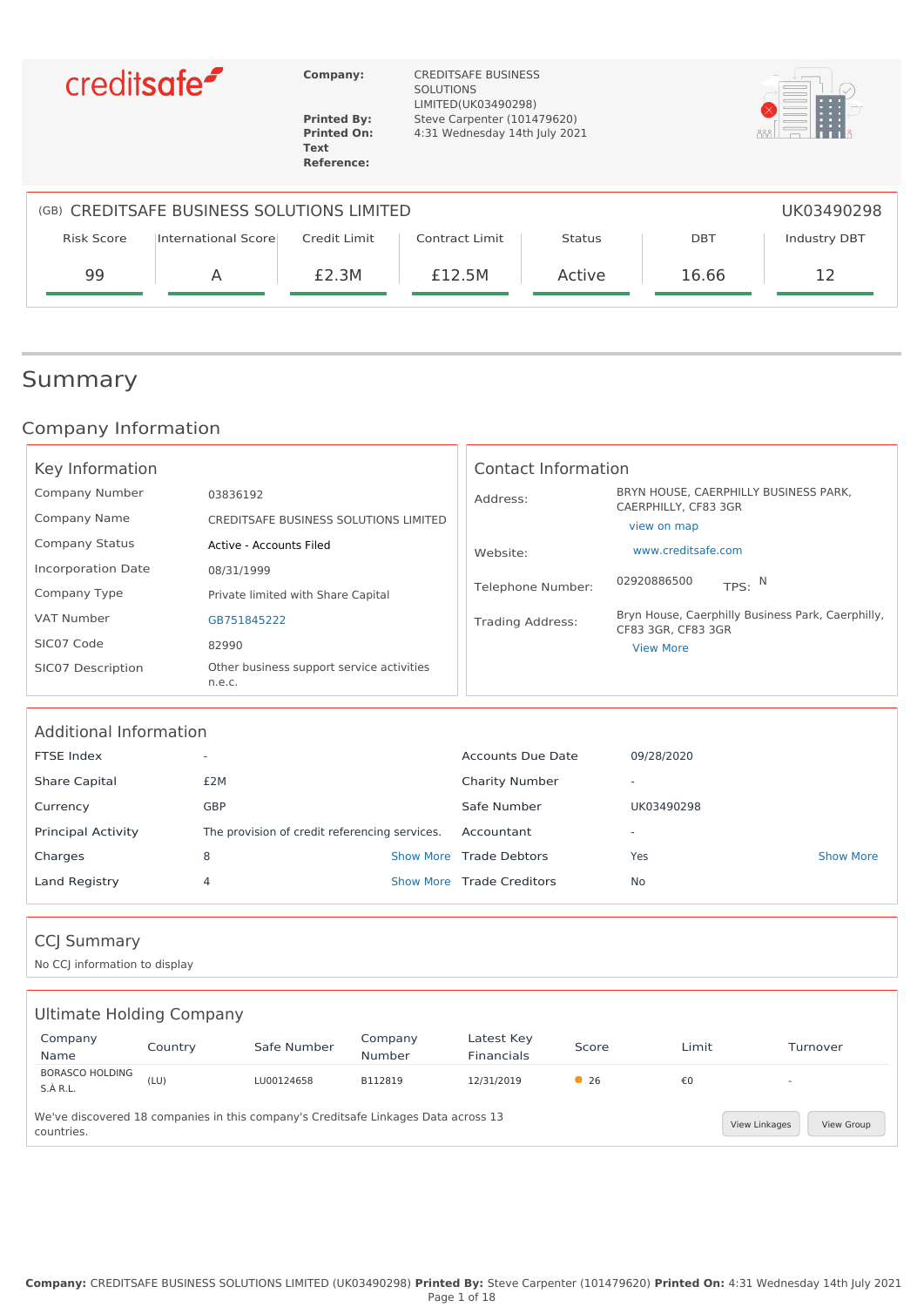

#### Payment Information Summary



Share your risk intelligence with over 8,000 Creditsafe contributors and create your Trade Payment story [Share More](https://app.creditsafe.com/companies/GB-0-03836192/paymentData)

#### Commentary

- This company has been treated as a Large company in terms of the score/limit that has been generated.
- This company's latest Pre-tax Profit figure shows a very high profit for the trading period.
- This company has a high amount of capital available for re-investment.
- This company has a very high amount of Equity within the business.
- This company's latest Pre-Tax Profit shows an increase in profitability in comparison to the previous year.

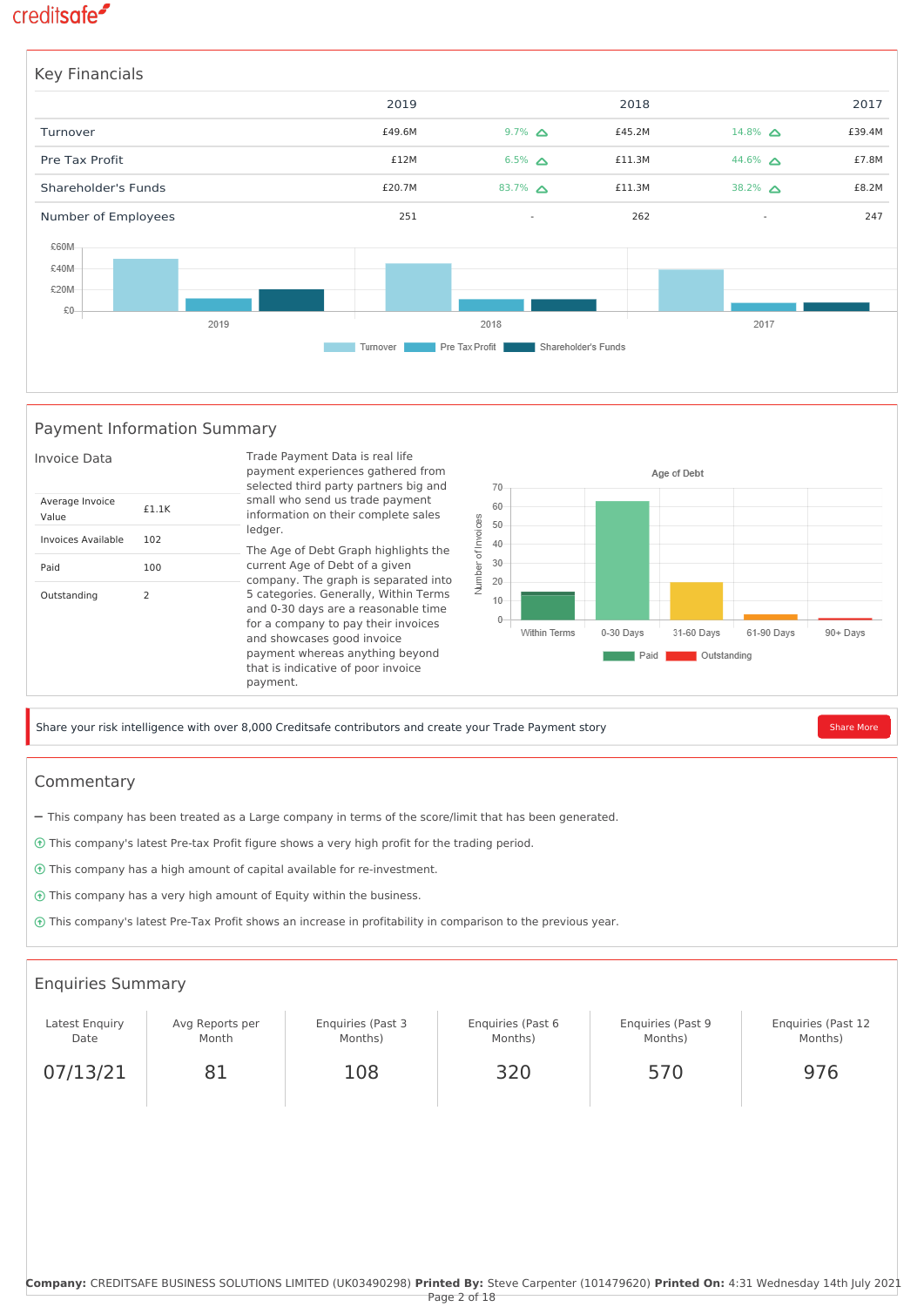

### Trading Address

| Trading Address Details                                              |                  |            |
|----------------------------------------------------------------------|------------------|------------|
| Address                                                              | Telephone Number | <b>TPS</b> |
| Bryn House, Caerphilly Business Park, Caerphilly, CF83 3GR, CF83 3GR | 029 20886500     | N          |

### SIC07/SIC03

| <b>Additional SIC Codes</b> |       |                   |                                                     |
|-----------------------------|-------|-------------------|-----------------------------------------------------|
| SIC07 Code                  | 82990 | SIC07 Description | Other business support service activities<br>n.e.c. |
| SIC03 Code                  | 7487  | SIC03 Description | Other business activities                           |

## Score/Limit

| Summary Information |       |             |            |
|---------------------|-------|-------------|------------|
| Score               | 99    | Change Date | 10/08/2020 |
| Limit               | £2.3M | Change Date | 10/08/2020 |

|           | Financials Filed / Established |                                   |
|-----------|--------------------------------|-----------------------------------|
|           | Score                          | Description                       |
| $\bullet$ | 71-100                         | Very Low Risk                     |
| $\bullet$ | 51-70                          | Low Risk                          |
| $\bullet$ | $30 - 50$                      | Moderate Risk                     |
| $\bullet$ | 21-29                          | High Risk                         |
| $\bullet$ | $1 - 20$                       | Very High Risk                    |
|           | <b>Not Scored</b>              | Please see report for description |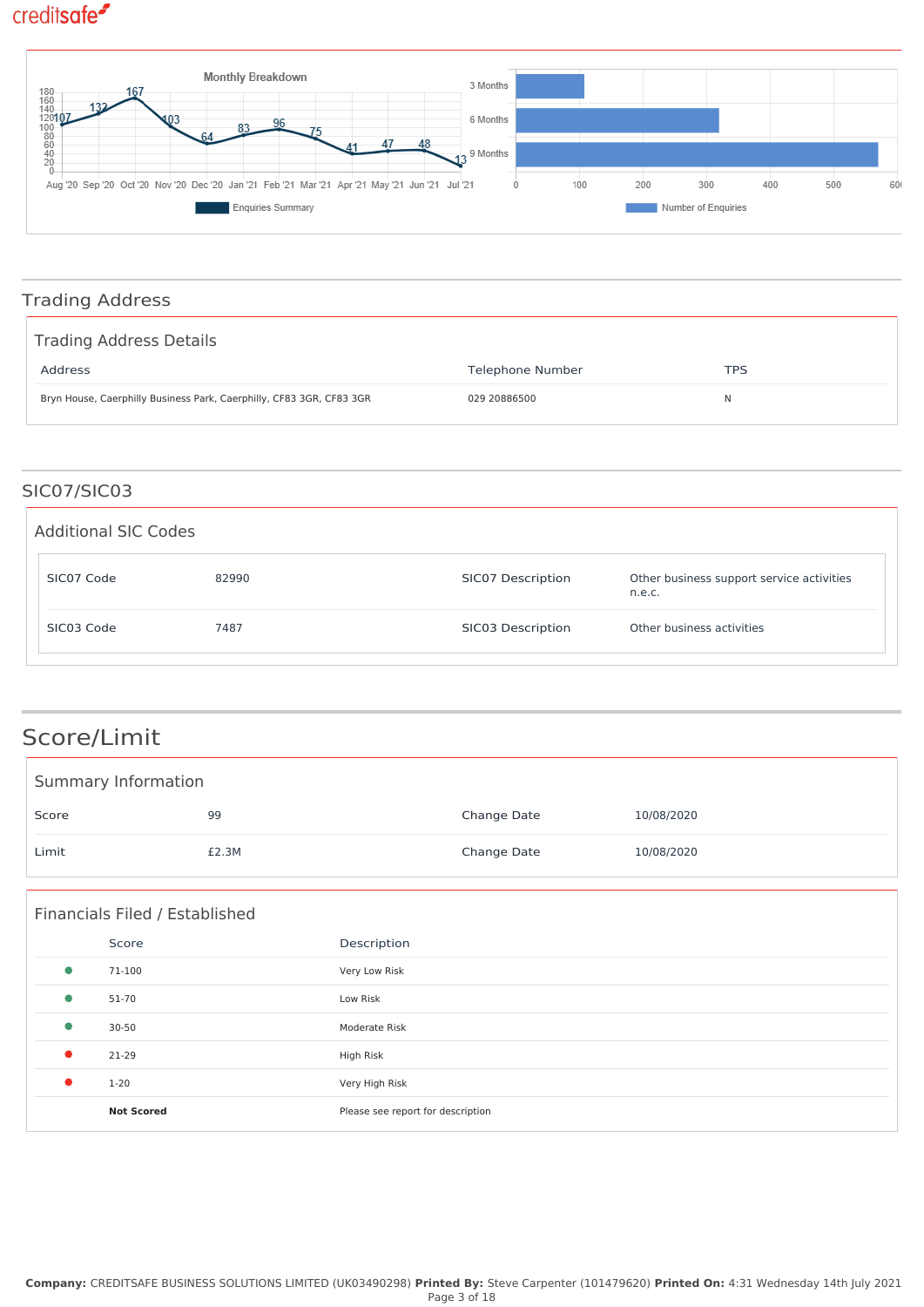

|   | Newly Incorporated |                                   |
|---|--------------------|-----------------------------------|
|   | Score              | Description                       |
| 0 | 51-100             | Low Risk                          |
|   | $30 - 50$          | Moderate Risk                     |
|   | $1 - 29$           | Caution - High Risk               |
|   | <b>Not Scored</b>  | Please see report for description |

|           | International Score Explanation |               |
|-----------|---------------------------------|---------------|
|           | <b>International Score</b>      | Description   |
| $\bullet$ | Α                               | Very Low Risk |
| $\bullet$ | B                               | Low Risk      |
| $\bullet$ | C                               | Moderate Risk |
|           | D                               | High Risk     |
|           | Ε                               | Not Scored    |
|           |                                 |               |

### Payment Data

#### Payment Information Summary



### CCJ Data Trends

The CCJ Data Trends graph shows the amount of County Court Judgements and their value against the given company. This will allow you to easily assess the effects of a CCJ and what impact it may have on payment performance. This graph also shows the DBT data trends for comparison with the CCJ trends.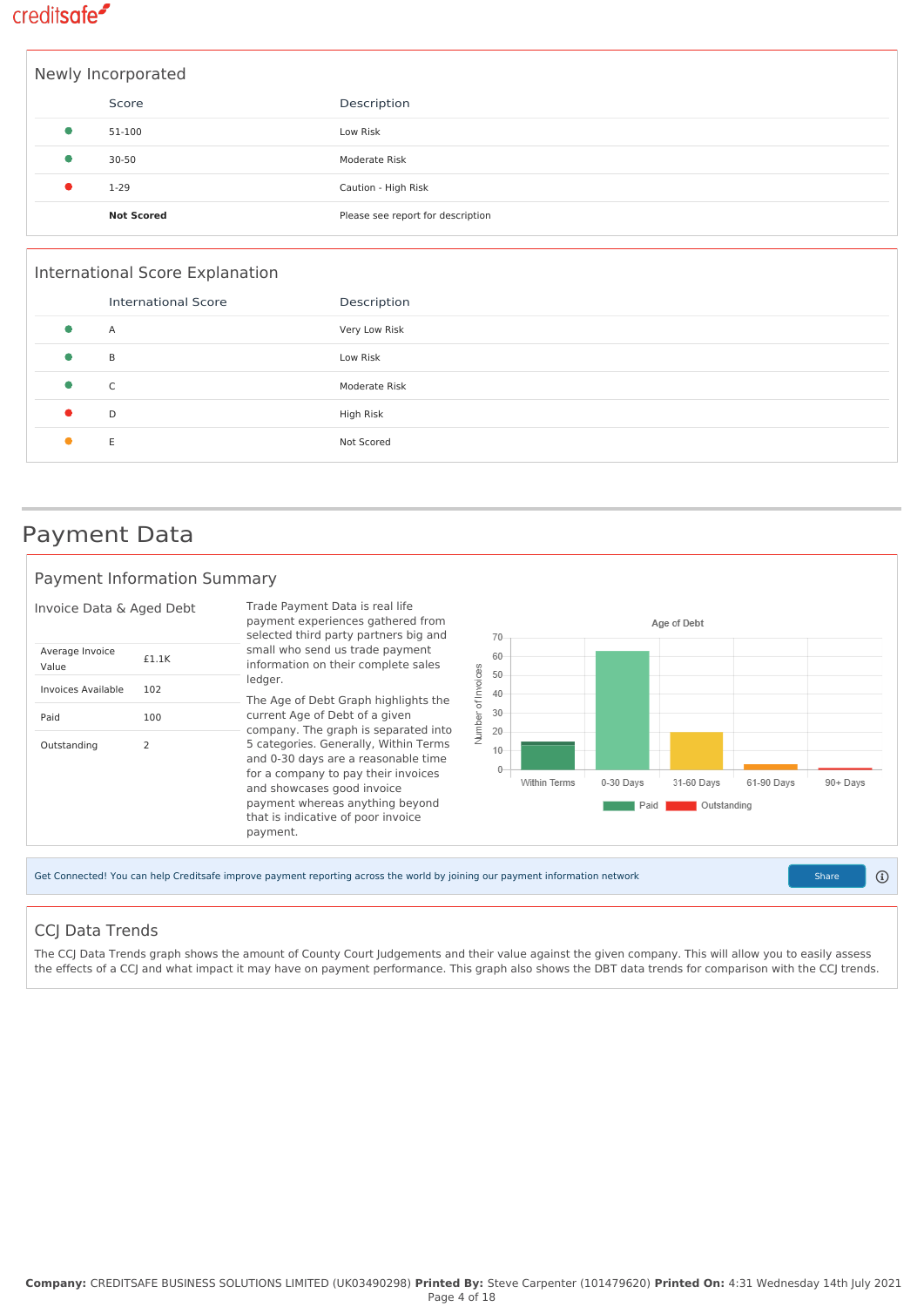

#### Accumulative Invoice Trends

The Accumulative Invoice Trends graph shows the invoice payment trends that a given company has over a period of time. This displays the current on-going payment performance of the company and the ability to predict future payment patterns. Areas that are marked as grey, indicate months where the invoice data for the company is missing. Instead, the averages of the two non-missing points is used instead.



#### Days Beyond Terms (DBT) Trends

This graph indicates the average Days Beyond Terms (DBT) the company itself takes to pay their invoices This is also compared to the average DBT of companies in the same county, region and industry. The UK national average is included for your reference.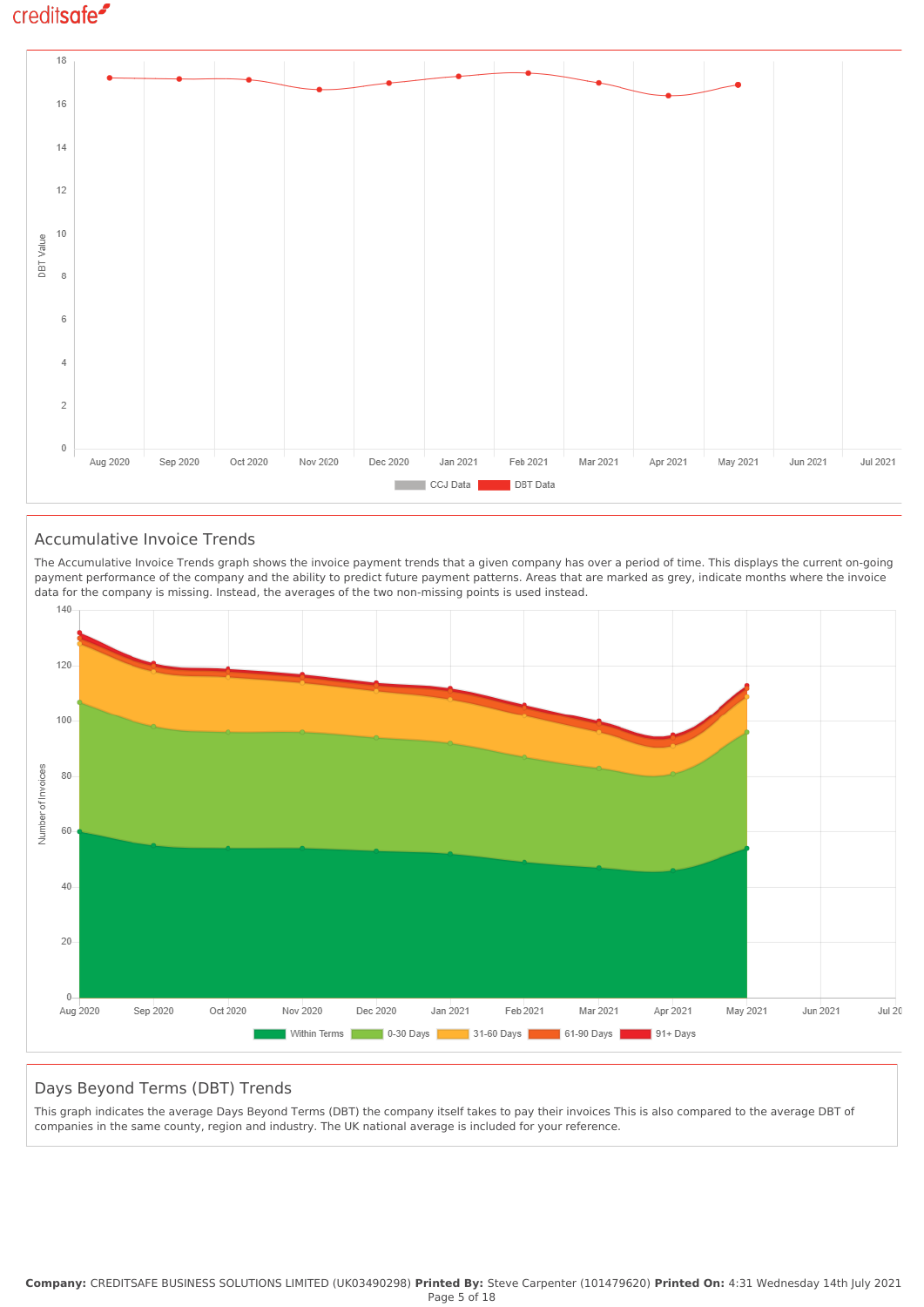

# Legal Filings

### Trade Debtors

| Trade Debtors / Bad Debt Detail          |                                 |        |                       |  |
|------------------------------------------|---------------------------------|--------|-----------------------|--|
| <b>Total Documented Trade</b>            | Total Value of Documented Trade |        |                       |  |
| 247                                      | £111.5K                         |        |                       |  |
| Company Name                             |                                 | Amount | <b>Statement Date</b> |  |
| TPS Roofing and Cladding Limited         |                                 | £240   | 06/02/2021            |  |
| Aquaflame Specialist Contractors Limited |                                 | £217   | 05/14/2021            |  |
| Rhino Site Services Ltd                  |                                 | £4,447 | 05/05/2021            |  |
| Kamouflage Ltd                           |                                 | £2,332 | 04/28/2021            |  |
| Rendcem (UK) Limited                     |                                 | £192   | 02/17/2021            |  |
| Alara Services Group Limited             |                                 | £158   | 02/08/2021            |  |
| Bon Bon Buddies Limited                  |                                 | £369   | 11/23/2020            |  |
| Prism Profiles Limited                   |                                 | £870   | 11/09/2020            |  |
| H B Weldtech Ltd                         |                                 | £493   | 10/22/2020            |  |
| Promotional Space Limited                |                                 | £599   | 10/22/2020            |  |
| <b>Exhibitions Plus Limited</b>          |                                 | £240   | 09/08/2020            |  |
| Krowmark Ltd                             |                                 | £563   | 08/13/2020            |  |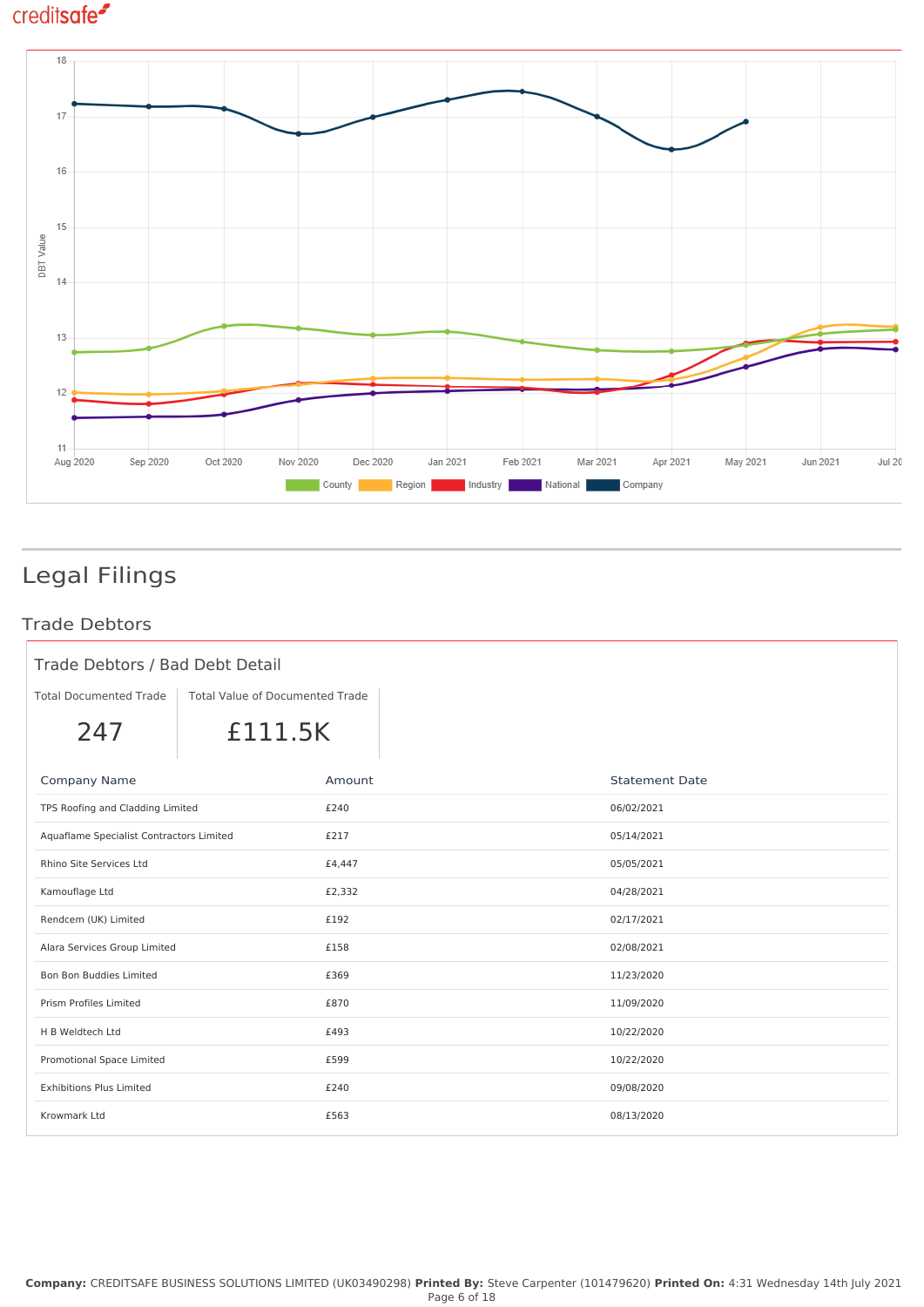| Liga Recruitment Ltd                                                                                                     | £180 | 07/29/2020 |  |  |
|--------------------------------------------------------------------------------------------------------------------------|------|------------|--|--|
| D T B Limited                                                                                                            | £168 | 06/22/2020 |  |  |
| Godiva Environmental Solutions Limited                                                                                   | £540 | 06/08/2020 |  |  |
| Rhino Media Group Ltd                                                                                                    | £485 | 05/04/2020 |  |  |
| Diamond Specialist Joinery Ltd                                                                                           | £150 | 03/27/2020 |  |  |
| Luminos Lighting Limited                                                                                                 | £498 | 03/04/2020 |  |  |
| National Energy Advice Line Ltd                                                                                          | £612 | 01/24/2020 |  |  |
| Systems (Telecoms) Limited                                                                                               | £240 | 09/27/2019 |  |  |
| Nine Lifting Limited                                                                                                     | £180 | 09/27/2019 |  |  |
| Rankin Graphics Ltd                                                                                                      | £150 | 09/05/2019 |  |  |
| <b>Online Mechanics Limited</b>                                                                                          | £560 | 07/25/2019 |  |  |
| Composite Doors Essex Ltd                                                                                                | £323 | 06/19/2019 |  |  |
| Karl Chambers Plastering Limited                                                                                         | £200 | 06/18/2019 |  |  |
| We have provided only the first 25 rows of data, for more rows please visit our website or contact your account manager. |      |            |  |  |

# Company Details

### Charges

| <b>Charge Details</b>  |                                                                                                                                                      |                       |                                                                                                                                                                                                          |
|------------------------|------------------------------------------------------------------------------------------------------------------------------------------------------|-----------------------|----------------------------------------------------------------------------------------------------------------------------------------------------------------------------------------------------------|
| Mortgage Type          |                                                                                                                                                      | Date Charge Created   | 11/21/2019                                                                                                                                                                                               |
| Date Charge Registered | 11/28/2019                                                                                                                                           | Date Charge Satisfied |                                                                                                                                                                                                          |
| <b>Status</b>          | <b>OUTSTANDING</b>                                                                                                                                   |                       |                                                                                                                                                                                                          |
| Person(s) Entitled     | <b>BARCLAYS BANK PLC</b>                                                                                                                             |                       |                                                                                                                                                                                                          |
| Amount Secured         |                                                                                                                                                      |                       |                                                                                                                                                                                                          |
| <b>Details</b>         | COVERS ALL THE PROPERTY OR UNDERTAKING OF THE COMPANY CONTAINS NEGATIVE PLEDGE.                                                                      |                       | ALL PRESENT AND FUTURE FREEHOLD OR LEASEHOLD LAND AND ALL INTELLECTUAL PROPERTYPURSUANT TO CLAUSE 3<br>OF THE ACCOMPANYING COPY INSTRUMENTCONTAINS FIXED CHARGE.CONTAINS FLOATING CHARGE.FLOATING CHARGE |
| Mortgage Type          |                                                                                                                                                      | Date Charge Created   | 03/04/2015                                                                                                                                                                                               |
| Date Charge Registered | 03/06/2015                                                                                                                                           | Date Charge Satisfied |                                                                                                                                                                                                          |
| <b>Status</b>          | <b>OUTSTANDING</b>                                                                                                                                   |                       |                                                                                                                                                                                                          |
| Person(s) Entitled     | <b>BARCLAYS BANK PLC</b>                                                                                                                             |                       |                                                                                                                                                                                                          |
| <b>Amount Secured</b>  |                                                                                                                                                      |                       |                                                                                                                                                                                                          |
| <b>Details</b>         | CONTAINS FIXED CHARGE, CONTAINS FLOATING CHARGE, FLOATING CHARGE COVERS ALL THE PROPERTY OR<br>UNDERTAKING OF THE COMPANY, CONTAINS NEGATIVE PLEDGE. |                       |                                                                                                                                                                                                          |
| Mortgage Type          | <b>DEBENTURE</b>                                                                                                                                     | Date Charge Created   | 08/13/2012                                                                                                                                                                                               |
| Date Charge Registered | 08/23/2012                                                                                                                                           | Date Charge Satisfied |                                                                                                                                                                                                          |
| <b>Status</b>          | <b>OUTSTANDING</b>                                                                                                                                   |                       |                                                                                                                                                                                                          |
| Person(s) Entitled     | <b>BARCLAYS BANK PLC</b>                                                                                                                             |                       |                                                                                                                                                                                                          |
| <b>Amount Secured</b>  | ALL MONIES DUE OR TO BECOME DUE FROM THE COMPANY TO THE CHARGEE ON ANY ACCOUNT WHATSOEVER                                                            |                       |                                                                                                                                                                                                          |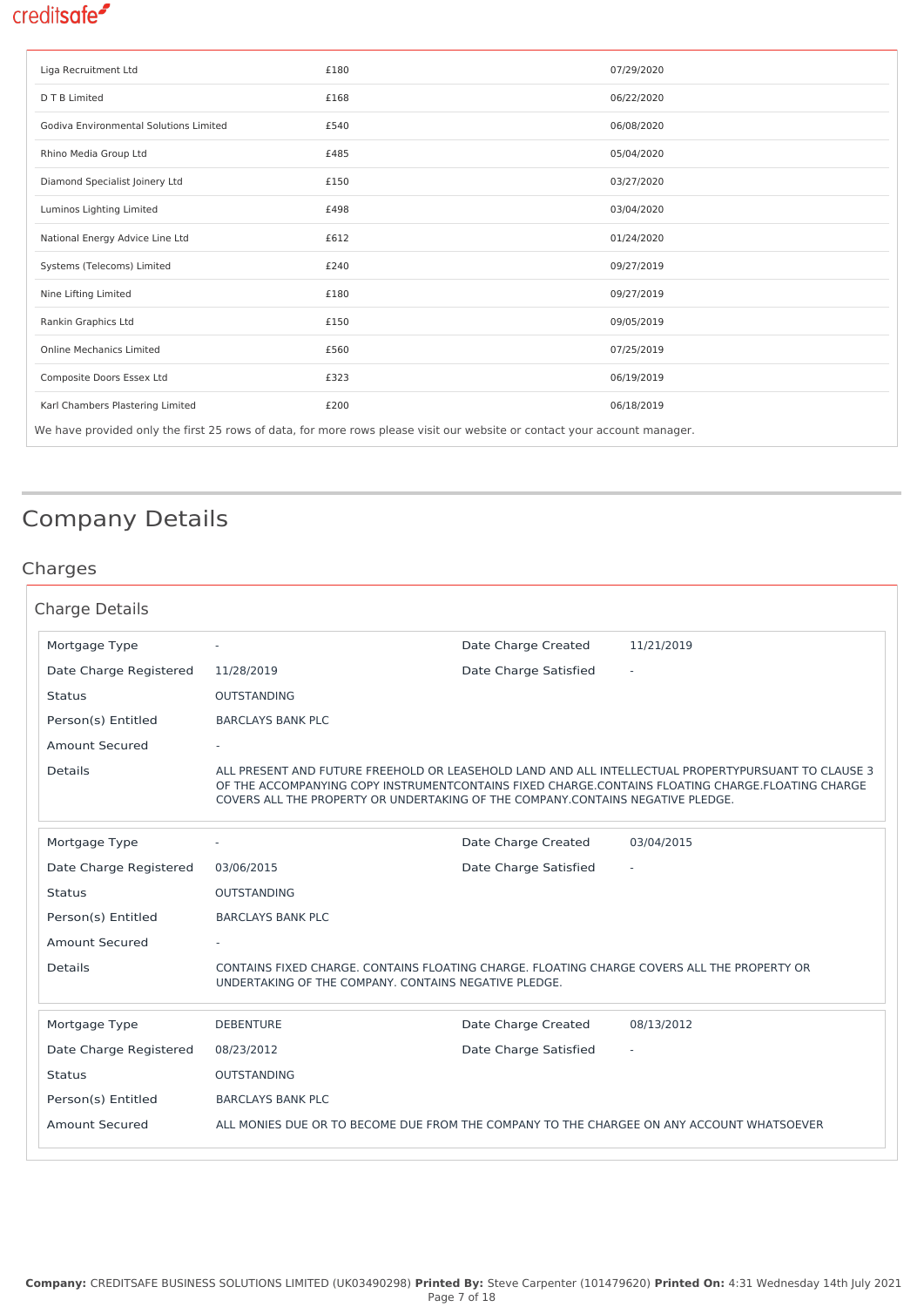| <b>Details</b>         | FIXED AND FLOATING CHARGE OVER THE UNDERTAKING AND ALL PROPERTY AND ASSETS PRESENT AND FUTURE,<br>INCLUDING GOODWILL, BOOKDEBTS, UNCALLED CAPITAL, BUILDINGS, FIXTURES, FIXED PLANT & MACHINERY |                       |                                                                                                     |
|------------------------|-------------------------------------------------------------------------------------------------------------------------------------------------------------------------------------------------|-----------------------|-----------------------------------------------------------------------------------------------------|
| Mortgage Type          | <b>RENT DEPOSIT DEED</b>                                                                                                                                                                        | Date Charge Created   | 05/27/2005                                                                                          |
| Date Charge Registered | 06/15/2005                                                                                                                                                                                      | Date Charge Satisfied | 03/19/2011                                                                                          |
| <b>Status</b>          | <b>SATISFIED</b>                                                                                                                                                                                |                       |                                                                                                     |
| Person(s) Entitled     | WELSH DEVELOPMENT AGENCY                                                                                                                                                                        |                       |                                                                                                     |
| <b>Amount Secured</b>  | ALL MONIES DUE OR TO BECOME DUE FROM THE COMPANY TO THE CHARGEE UNDER THE TERMSOF THE<br>AFOREMENTIONED INSTRUMENT CREATING OR EVIDENCING THE CHARGE                                            |                       |                                                                                                     |
| Details                | THE INITIAL DEPOSIT OF £32,525.00                                                                                                                                                               |                       |                                                                                                     |
| Mortgage Type          | RENT DEPOSIT DEED                                                                                                                                                                               | Date Charge Created   | 05/27/2005                                                                                          |
| Date Charge Registered | 06/10/2005                                                                                                                                                                                      | Date Charge Satisfied | 03/19/2011                                                                                          |
| <b>Status</b>          | <b>SATISFIED</b>                                                                                                                                                                                |                       |                                                                                                     |
| Person(s) Entitled     | WELSH DEVELOPMENT AGENCY                                                                                                                                                                        |                       |                                                                                                     |
| <b>Amount Secured</b>  | £32,525 DUE OR TO BECOME DUE FROM THE COMPANY TO                                                                                                                                                |                       |                                                                                                     |
| Details                | THE INTEREST UNDER THE LEASE                                                                                                                                                                    |                       |                                                                                                     |
| Mortgage Type          | RENT DEPOSIT DEED                                                                                                                                                                               | Date Charge Created   | 01/07/2002                                                                                          |
| Date Charge Registered | 01/09/2002                                                                                                                                                                                      | Date Charge Satisfied | 03/19/2011                                                                                          |
| <b>Status</b>          | <b>SATISFIED</b>                                                                                                                                                                                |                       |                                                                                                     |
| Person(s) Entitled     | ANTHONY RECORD AND BECKETT PENSION TRUSTEES (LONDON) LTD                                                                                                                                        |                       |                                                                                                     |
| <b>Amount Secured</b>  | £30,000 DUE OR TO BECOME DUE FROM THE COMPANY TO THE CHARGEE                                                                                                                                    |                       |                                                                                                     |
| <b>Details</b>         | RENT DEPOSIT ACCOUNT IN THE SUM OF £30,000                                                                                                                                                      |                       |                                                                                                     |
| Mortgage Type          | DEED OF SECURITY FOR RENT                                                                                                                                                                       | Date Charge Created   | 08/24/2001                                                                                          |
| Date Charge Registered | 08/29/2001                                                                                                                                                                                      | Date Charge Satisfied | 03/19/2011                                                                                          |
| <b>Status</b>          | <b>SATISFIED</b>                                                                                                                                                                                |                       |                                                                                                     |
| Person(s) Entitled     | LONDON & REGIONAL PROPERTY FUND (NO. 3) LIMITED                                                                                                                                                 |                       |                                                                                                     |
| <b>Amount Secured</b>  | THE TERMS OF THIS DEED                                                                                                                                                                          |                       | ALL MONIES DUE OR TO BECOME DUE FROM THE COMPANY TO THE CHARGEE PURSUANT TO THE LEASE AND UNDER     |
| Details                | PLACED. SEE THE MORTGAGE CHARGE DOCUMENT FOR FULL DETAILS                                                                                                                                       |                       | THE COMPANY'S INTEREST IN THE INTEREST-EARNING DEPOSIT ACCOUNT IN WHICH THE SUMOF £40,420 HAS BEEN  |
| Mortgage Type          | DEED RELATING TO RENTAL DEPOSIT                                                                                                                                                                 | Date Charge Created   | 04/11/2000                                                                                          |
| Date Charge Registered | 04/19/2000                                                                                                                                                                                      | Date Charge Satisfied | 03/19/2011                                                                                          |
| <b>Status</b>          | SATISFIED                                                                                                                                                                                       |                       |                                                                                                     |
| Person(s) Entitled     | MARBLE ARCH TOWER LIMITED                                                                                                                                                                       |                       |                                                                                                     |
| <b>Amount Secured</b>  |                                                                                                                                                                                                 |                       | ALL MONIES DUE OR TO BECOME DUE FROM THE COMPANY TO THE CHARGEE REFERRED TO INA LEASE OF EVEN DATE  |
| Details                | DESIGNATED DEPOSITACCOUNT SEE THE MORTGAGE CHARGE DOCUMENT FOR FULL DETAILS                                                                                                                     |                       | THE CAPITAL MONIES AND ALL ACCRUED INTEREST THEREON FOR THE TIME BEING STANDINGTO THE CREDIT OF THE |

| <b>VAT Details</b> |  |  |  |
|--------------------|--|--|--|
| VAT Details        |  |  |  |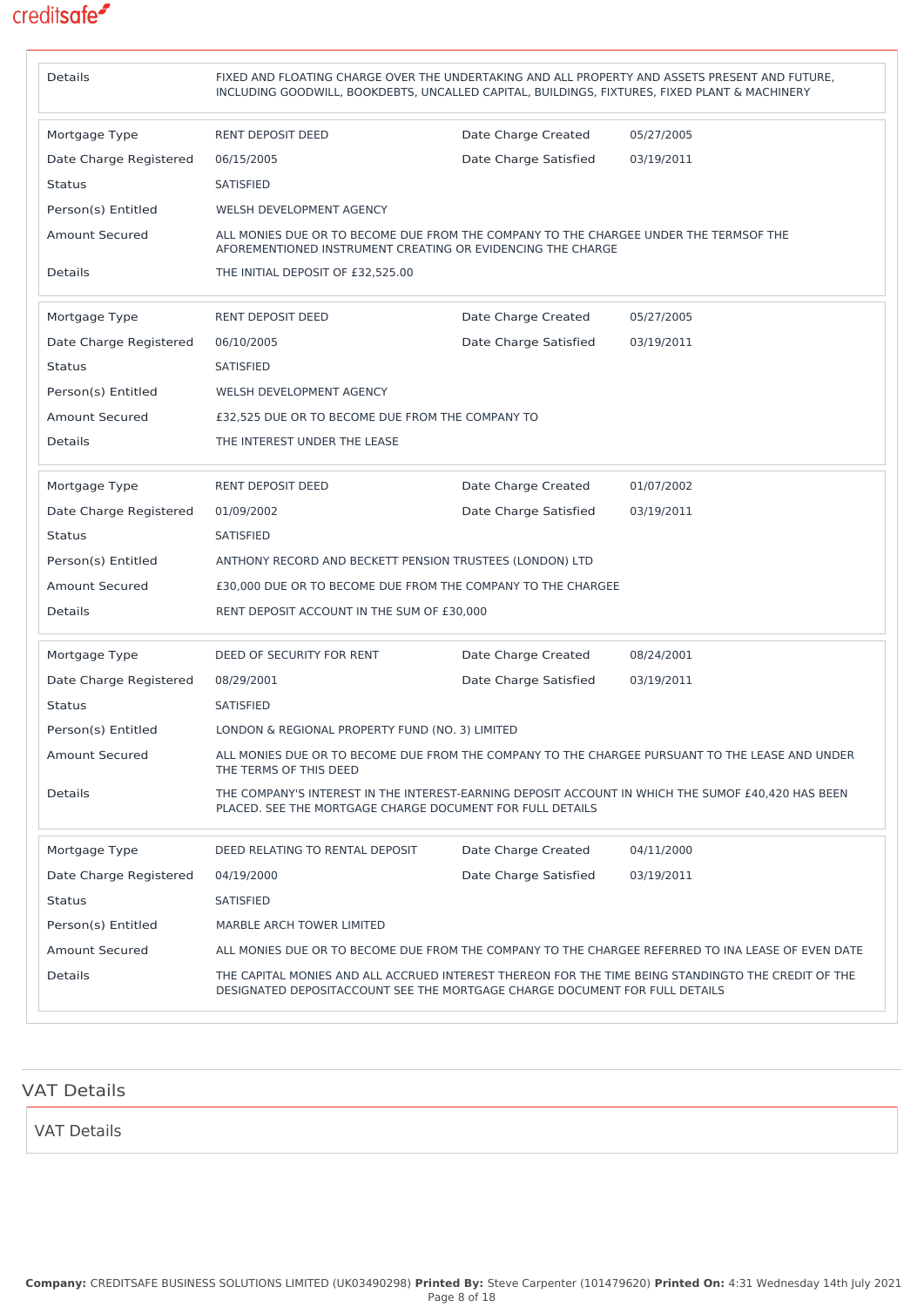GB751845222

## **Officers**

### Directors/Shareholders

| Directors/Shareholders Summary               |    |                                        |  |  |  |
|----------------------------------------------|----|----------------------------------------|--|--|--|
| <b>Current Directors</b>                     |    | <b>Current Secretaries</b>             |  |  |  |
| Previous<br>Directors/Company<br>Secretaries | 14 | Person's With Significant 1<br>Control |  |  |  |

#### Current Directors

| Title                | Mr                                         | Function                    | <b>Director</b>           |
|----------------------|--------------------------------------------|-----------------------------|---------------------------|
| Name                 | Matthew James Debbage                      | Nationality                 | <b>British</b>            |
| Date of Birth        | 11/1972                                    | <b>Present Appointments</b> |                           |
| Latest Address       | Caspian Point One Pierhead Street, Cardiff | <b>Appointment Date</b>     | 10/14/2008                |
| Postcode             | CF10 4DQ                                   | Occupation                  | <b>BUSINESS DEVELOPER</b> |
| View Director Report | View Consumer Report<br>View AML Report    | View Trace Report           | View Compliance Report    |
| Title                | Mr                                         | Function                    | Director                  |
| Name                 | Cato Syversen                              | Nationality                 | Norwegian                 |

| Name                 | Cato Syversen                              | Nationality                 | Norwegian                      |
|----------------------|--------------------------------------------|-----------------------------|--------------------------------|
| Date of Birth        | 12/1965                                    | <b>Present Appointments</b> | 9                              |
| Latest Address       | Caspian Point One Pierhead Street, Cardiff | <b>Appointment Date</b>     | 08/12/2003                     |
| Postcode             | CF10 4DO                                   | Occupation                  | DIRECTOR AND MANAGING DIRECTOR |
| View Director Report | View Consumer Report<br>View AML Report    | View Trace Report           | View Compliance Report         |
|                      |                                            |                             |                                |

| <b>Current Company Secretary</b><br>No Current Company Secretary information to display |          |             |                 |                      |                  |  |
|-----------------------------------------------------------------------------------------|----------|-------------|-----------------|----------------------|------------------|--|
| <b>Top Shareholders</b><br>Name                                                         | Currency | Share Count | Share Type      | <b>Nominal Value</b> | % of Share Count |  |
| SAFE INFORMATION GROUP<br><b>CYPRUS LTD</b>                                             | GBP      | 2,000,000   | <b>ORDINARY</b> | 1                    | 100              |  |
|                                                                                         |          |             |                 |                      |                  |  |
| <b>PSC</b>                                                                              |          |             |                 |                      |                  |  |
| <b>PSC Summary</b>                                                                      |          |             |                 |                      |                  |  |
|                                                                                         | • Active |             | Ceased          | ● Total              |                  |  |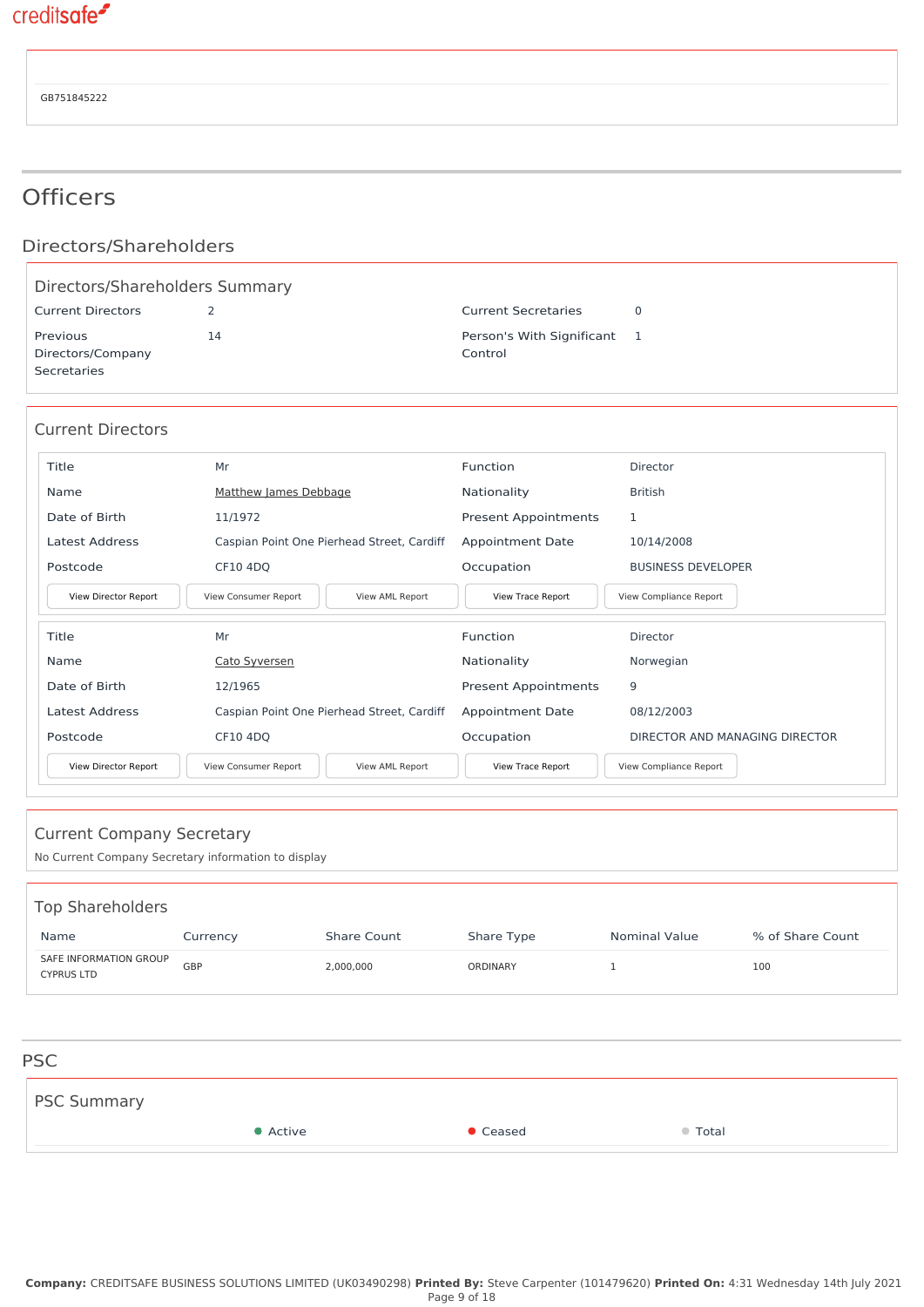| Persons with Significant Control             |  |  |
|----------------------------------------------|--|--|
| Protected Persons with Significant Control 0 |  |  |
| Statements                                   |  |  |

### Active Persons With Significant Control Name Safe Information Group Cyprus Limited Kind Corporate Entity With Significant Control Address C/O Oneworld, 75 Prodromou Avenue Oneworld House, Nicosia, Nicosia 1307, Cyprus Notified On 08/01/2016 Post Code <sup>-</sup> Legal Form Limited Company Code - Legal Form Limited Company Authority **Cyprus** Cyprus **Place Registered** Cyprus Country Registered Cyprus Cyprus Registration Number 316691 Nature Of Control <sup>o</sup> Ownership of shares - above 75% Ownership of voting rights - above 75% Has significant influence or control

### Ceased Persons With Significant Control

No Ceased Persons With Significant Control To Display

### Active Protected Persons With Significant Control

There are no Active Protected Persons With Significant Control to display

#### Ceased Protected Persons With Significant Control

There are no Ceased Protected Persons With Significant Control to display

#### Active Statements

No Active Statements to Display

#### Ceased Statements

No Ceased Statements to Display

### Previous Directors/Company Secretaries

| Directors/Shareholders Summary               |                |                               |                                      |   |                           |  |  |  |
|----------------------------------------------|----------------|-------------------------------|--------------------------------------|---|---------------------------|--|--|--|
| <b>Current Directors</b>                     | $\overline{2}$ |                               | <b>Current Secretaries</b>           | 0 |                           |  |  |  |
| Previous<br>Directors/Company<br>Secretaries | 14             |                               | Person's With Significant<br>Control |   |                           |  |  |  |
| <b>Previous Directors</b>                    |                |                               |                                      |   |                           |  |  |  |
| Name                                         |                | • Current Active Appointments | ● Previous Directorships             |   | • Dissolved Directorships |  |  |  |
| Lars Christian Brask                         |                |                               |                                      |   |                           |  |  |  |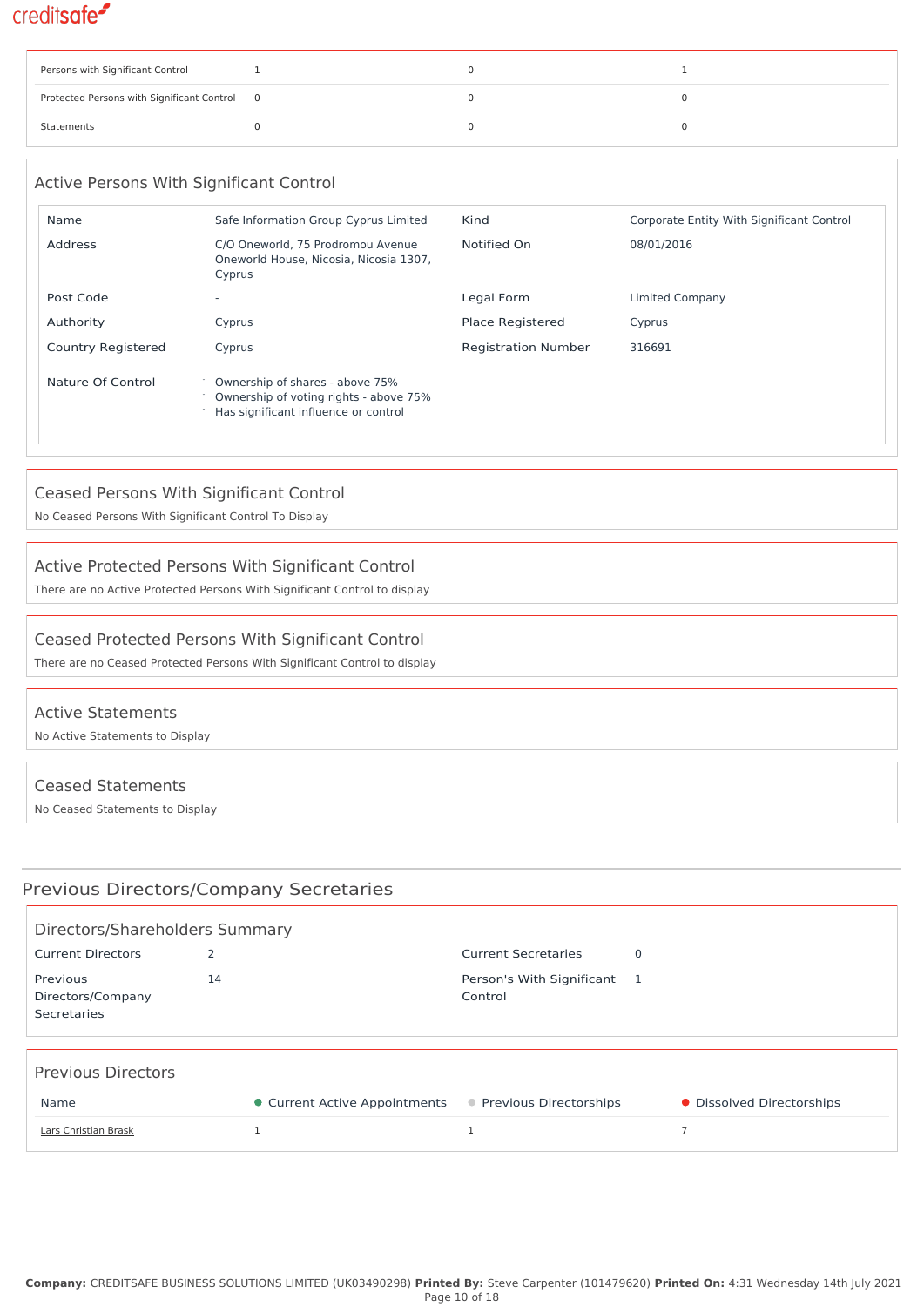| <b>Richard Tyrone Davies</b>     | $\mathbf{1}$ | 8            | 9                   |
|----------------------------------|--------------|--------------|---------------------|
| Morten Heimstad                  | $\Omega$     | $\mathbf{1}$ | $\mathbf 0$         |
| Tone Byrkjeland                  | $\mathbf 0$  | $\mathbf{1}$ | $\mathbf{1}$        |
| James John Youngs                | 1            | 11           | 40                  |
| Clive Anthony Ruffles            | $\mathbf 0$  | $\mathbf{1}$ | $\mathsf{O}\xspace$ |
| Jan Eric Lennart Windstrom       | $\Omega$     | $\mathbf{1}$ | $\mathbf 0$         |
| Richard Christopher Talfan Lloyd | $\mathbf 0$  | $\mathbf{1}$ | $\overline{2}$      |
| <b>Linus Murphy</b>              | $\mathbf 0$  | $\mathbf{1}$ | 0                   |
| Simon Camilleri                  | $\mathbf 0$  | $\mathbf{1}$ | $\overline{2}$      |
| <b>Christopher Winston</b>       | $\Omega$     | $\mathbf{1}$ | $\mathbf 0$         |
| Dafydd Llywelyn Bebb             | $\mathbf 0$  | $\mathbf{1}$ | $\mathbf{1}$        |
| <b>INSTANT COMPANIES LIMITED</b> | 9            | 28684        | 94080               |
| SWIFT INCORPORATIONS LIMITED     | 10           | 66313        | 199748              |

# Group

### Group Structure

| <b>Group Structure Statistics</b> |                              | <b>Group Structure Summary</b> |                                                       |  |
|-----------------------------------|------------------------------|--------------------------------|-------------------------------------------------------|--|
| Group                             | 29 companies in 17 countries | <b>Holding Company</b>         | (CY SAFE INFORMATION GROUP CYPRUS<br>LTD              |  |
| Linkages                          | 18 companies in 13 countries | <b>Ownership Status</b>        | Wholly Owned                                          |  |
|                                   |                              |                                | Ultimate Holding Company (LU)BORASCO HOLDING S.À R.L. |  |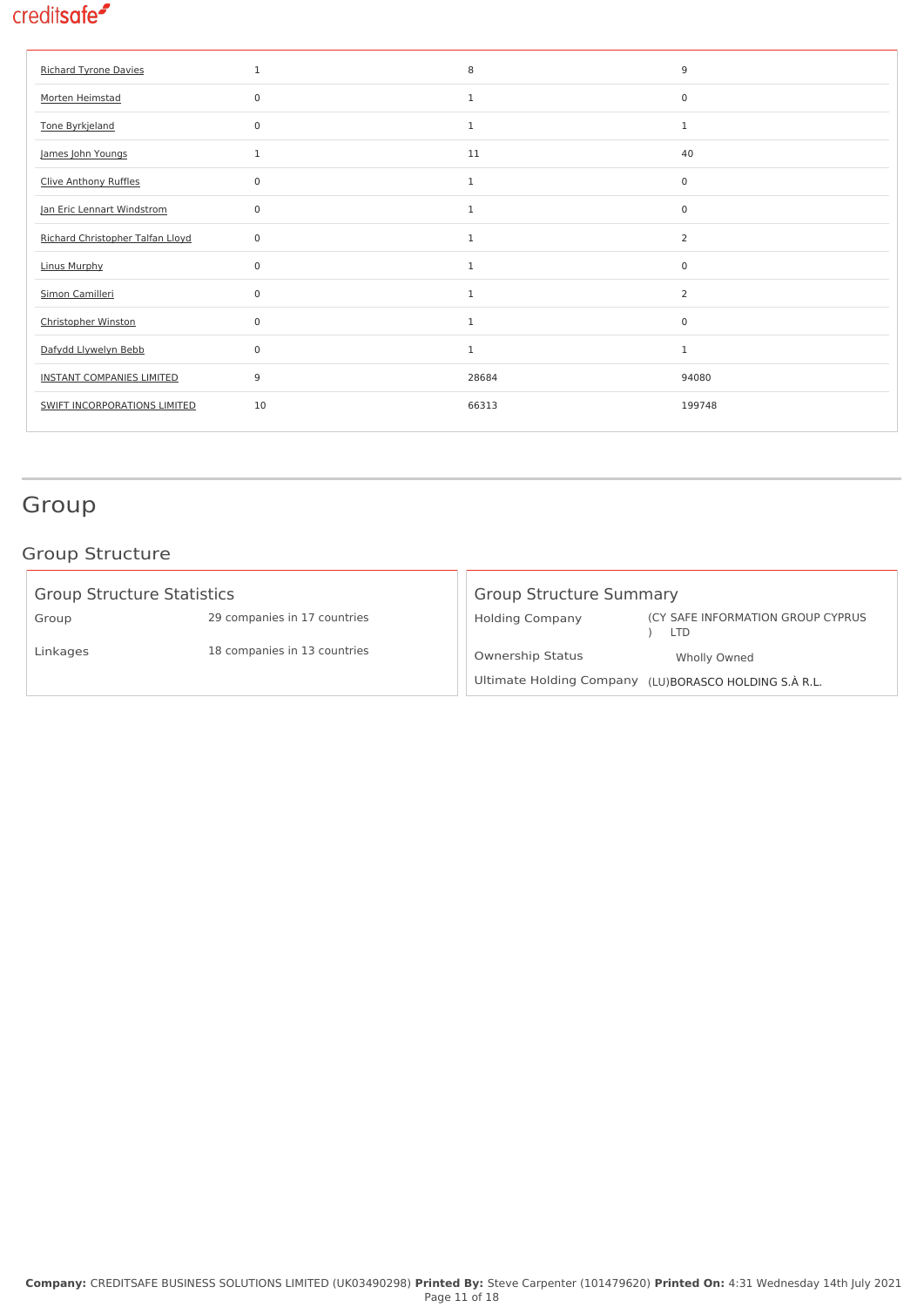| <b>Group Structure</b>                                   |      |                       |                         |                                                    |                 |               |         |          |
|----------------------------------------------------------|------|-----------------------|-------------------------|----------------------------------------------------|-----------------|---------------|---------|----------|
| <b>Company Name</b>                                      |      | Safe<br><b>Number</b> | <b>Number</b>           | Registered Latest Key Consol.<br><b>Financials</b> | <b>Accounts</b> | <b>Score</b>  | Limit   | Turnover |
| ÷<br>BORASCO HOLDING S.À R.L.                            | (LU) | LU00124658            | B112819                 | 12/31/2019                                         | N               | • 26          | €0      |          |
| Ð<br>BORASCO S.À R.L.                                    | (LU) | LU00124663            | B112827                 | 12/31/2019                                         | N               | 62            | €50K    |          |
| Ð<br>SAFE INFORMATION GROUP N.V.                         | (NL) | NL05262232            | 24330227                | 12/31/2019                                         | N               | $\bullet$ 61  | €5M     |          |
| Ð<br>CREDITSAFE DEUTSCHLAND GMBH                         | (DE) | DE02033209            | HRB 123430 B 12/31/2019 |                                                    | N               | •58           | €410K   | €14.8M   |
| F٢<br>CREDITSAFE JAPAN CO., LTD.                         | (JP) | JP003856109           | 010401122482 -          |                                                    | N               | •55           | ¥700K   |          |
| $\overline{\phantom{a}}$<br>CREDITSAFE NEDERLAND B.V.    | (NL) | NL02171763            | 342888930000 12/31/2018 |                                                    | N               | 65            | €2.5K   |          |
| <b>COMPANY CHECK LTD</b>                                 | (GB) | UK04551728            | 04905417                | 12/31/2019                                         | N               | $\bullet$ 83  | £34.5K  | £843K    |
| Ð<br>MARKETSAFE.COM LIMITED                              | (GB) | UK04692183            | 05046335                | 12/31/2014                                         | N               | $\bullet$ N/S | £0      |          |
| Ð<br><b>CREDITSAFE SERVICES LIMITED</b>                  | (GB) | UK17866117            | 12297233                |                                                    | $\mathsf{N}$    | $\bullet$ 44  | £500    |          |
| $\Box$<br><b>CREDITSAFE CANADA</b>                       | (CA) | CA05944045            |                         |                                                    | N               | ÷,            | Can\$1K | Can\$0   |
| <b>CREDITSAFE SERVICES LIMITED</b>                       | (IE) | IE01294179            | IE909343                |                                                    | N               | $\bullet$ N/S | €0      |          |
| Ð<br>CREDITSAFE USA INC.                                 | (US) | US60521352            | $\sim$                  |                                                    | N               | $\bullet$ 87  | \$1M    | \$20M    |
| DATA SOLUTIONS SINGAPORE PTE LIMIT <sup>(SG)</sup>       |      |                       |                         |                                                    | N               |               |         |          |
| ۲D<br>MARKETSAFE SVERIGE AB                              | (SE) |                       |                         |                                                    | N               |               |         |          |
| -13<br>SAFE INFORMATION GROUP CYPRUS LTE <sup>(CY)</sup> |      |                       |                         |                                                    | N               |               |         |          |
| H<br>CREDITSAFE BELGIUM NV                               | (BE) | BE01435042            | 828450670               | 12/31/2019                                         | N               | • 64          | €5K     |          |
| <b>CREDITSAFE DENMARK APS</b>                            | (DK) | DK03531806            | 36074906                | 12/31/2020                                         | N               | • 34          | 4Kkr    |          |
| F٢<br>SOLVABILITE ENTREPRISE                             | (FR) | FR08924672            | 489724245               | 12/31/2020                                         | N               | 96            | €170K   | €21.4M   |
| F<br>CREDITSAFE IRELAND LIMITED                          | (IE) | IE00433394            | IE441750                | 12/31/2019                                         | Ν               | •79           | €45K    | €1.4M    |
| CREDITSAFE NORWAY AS                                     | (NO) | NO02450020 914328888  |                         | 12/31/2019                                         | N               | $\bullet$ 27  | 0kr     | 9.6Kkr   |
| CREDITSAFE I SVERIGE AB                                  | (SE) | SE00916021            | 5565144408              | 12/31/2019                                         | N               | 94            | 9.9Kkr  | 165Kkr   |
| ŀD<br>CREDITSAFE BUSINESS SOLUTIONS LII <sup>(GB)</sup>  |      | UK03490298            | 03836192                | 12/31/2019                                         | N               | 99            | £2.3M   | £49.6M   |
| CREDITSAFE ITALIA S.R.L.                                 | (T ) | IT02903722            | 07589380968 12/31/2020  |                                                    | N               | 62            | €67K    | €18.1M   |
| <b>CREDITSAFE UK LIMITED</b>                             | (GB) | UK08186368            | 07941342                | 12/31/2019                                         | N               | $\bullet$ N/S | £0      |          |
| CREDITSAFE LIMITED                                       | (GB) | UK08186390            | 07941364                | 12/31/2019                                         | N               | $\bullet$ N/S | £0      |          |
| ID<br>CREDITSAFE FIRST LIMITED                           | (GB) | UK08186514            | 07941488                | 12/31/2019                                         | N               | $\bullet$ N/S | £0      |          |
| ۲D<br>CREDITSAFE INFORMATION SERVICE <sup>(GB)</sup>     |      | UK08186666            | 07941640                | 12/31/2019                                         | N               | $\bullet$ N/S | £0      |          |
| FĐ<br>CREDITSAFE CYPRUS LIMITED                          | (CY) |                       |                         |                                                    | N               |               |         |          |
| Ю<br>CREDITSAFE TECHNOLOGY PRIVATE <sup>(IN)</sup>       |      |                       |                         |                                                    | N               |               |         |          |
|                                                          |      |                       |                         |                                                    |                 |               |         |          |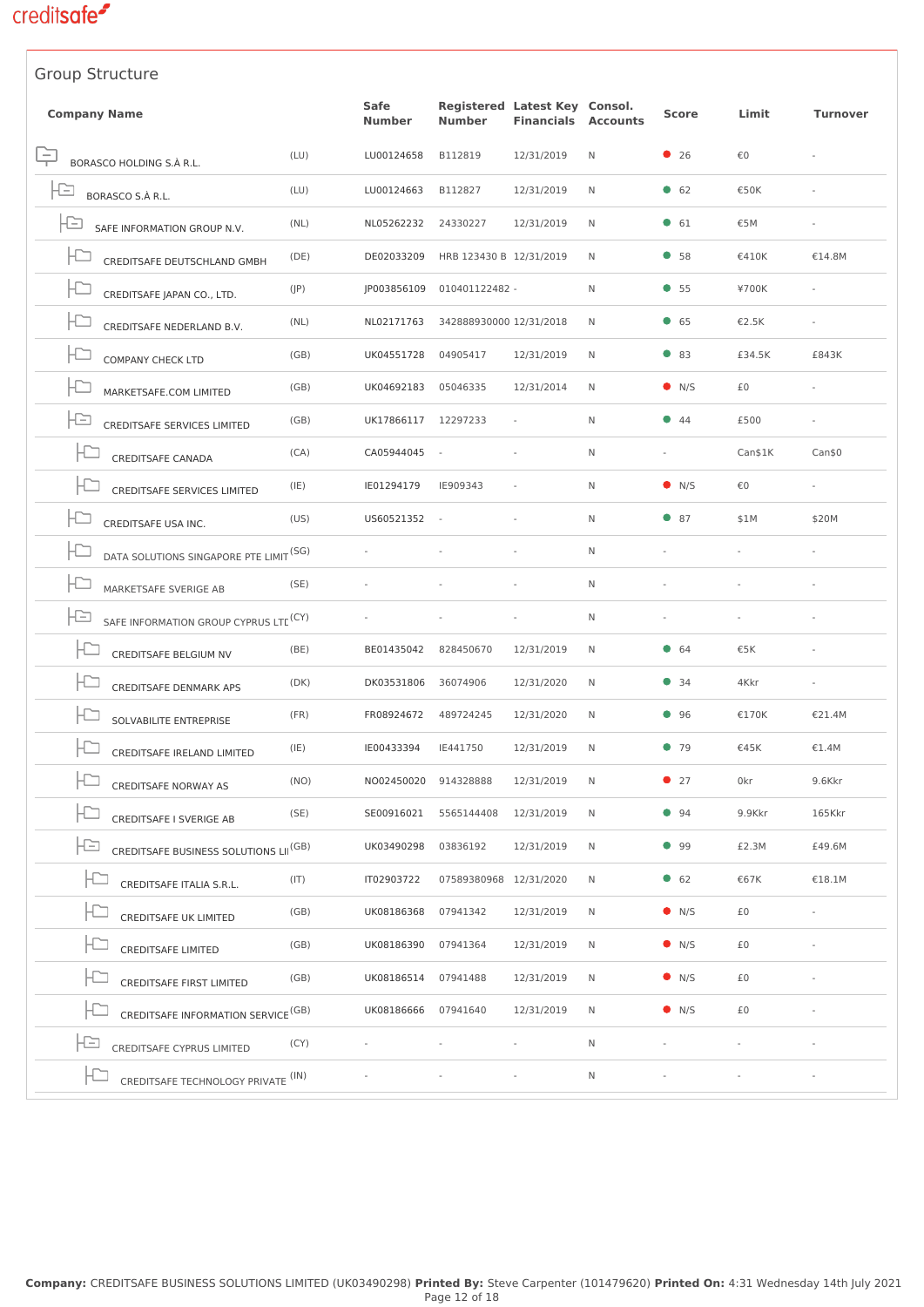

#### Linkages

Companies Countries

18 13

| Linkages                                                                                      |         |                |                          |                     |                                     |                          |
|-----------------------------------------------------------------------------------------------|---------|----------------|--------------------------|---------------------|-------------------------------------|--------------------------|
| <b>Company Name</b>                                                                           | Country | Safe Number    | <b>Latest Financials</b> | <b>Credit Score</b> | Credit Limit                        | <b>Annual Sales</b>      |
| MARKETSAFE SVERIGE<br>AB                                                                      | (SE)    | $\blacksquare$ | $\sim$                   | $\blacksquare$      | 0kr                                 | $\overline{\phantom{a}}$ |
| CREDITSAFE USA INC.                                                                           | (US)    | US60521352     | $\overline{a}$           | • 87                | $•$ \$1M                            | \$20,000,000             |
| <b>SAFE INFORMATION</b><br><b>GROUP</b>                                                       | (NL)    | $\sim$         |                          | $\sim$              | €0                                  | $\sim$                   |
| <b>CREDITSAFE</b><br>TECHNOLOGY PRIVATE<br>LIMITED                                            | (IN)    |                |                          | ä,                  | ₹0                                  |                          |
| <b>DATA SOLUTIONS</b><br>SINGAPORE PTE<br>LIMITED                                             | (SG)    |                |                          |                     | \$0                                 |                          |
| <b>OCTDE OFFICE</b><br><b>CENTRAL DE</b><br>TRAITEMENT DE<br>DONNEE SUR LES<br><b>ENTREPR</b> | (FR)    | FR18557042     |                          | • 51                | $\bullet$ $\epsilon$ 2.8K           |                          |
| Creditsafe Japan co.,<br>Itd.                                                                 | (IP)    | JP003856109    |                          | • 55                | $*700K$                             |                          |
| Safe Information Group<br>N.V.                                                                | (NL)    | NL05262232     | 12/31/2019               | • 61                | • 5M                                |                          |
| Safe Information Group<br>N.V.                                                                | (NL)    | NL01247796     | 12/31/2019               | $\bullet$ N/A       | $\bullet$ $\epsilon$ <sup>0</sup>   |                          |
| Creditsafe i Sverige AB                                                                       | (SE)    | SE00916021     | 12/31/2019               | 94                  | 9.9Kkr                              | 164,965kr                |
| <b>CREDITSAFE ITALIA</b><br>S.R.L.                                                            | (IT)    | IT02903722     | 12/31/2020               | 662                 | • 67K                               | €18,068,466              |
| <b>CREDITSAFE BELGIUM</b><br><b>NV</b>                                                        | (BE)    | BE01435042     | 12/31/2019               | $\bullet$ 64        | $\bullet$ $\epsilon$ <sub>5</sub> K |                          |
| <b>CREDITSAFE DENMARK</b><br>ApS                                                              | (DK)    | DK03531806     | 12/31/2020               | • 34                | $•4$ Kkr                            |                          |
| SOLVABILITE<br><b>ENTREPRISE</b>                                                              | (FR)    | FR08924672     | 12/31/2020               | 96                  | $\bullet$ $\epsilon$ 170K           | €21,367,781              |
| <b>CREDITSAFE NORWAY</b><br>AS                                                                | (NO)    | NO02450020     | 12/31/2019               | • 27                | $\bullet$ 0kr                       | 9,624kr                  |

## Financials

| Profit & Loss   |                      |             |                  |             |                |             |                   |             |                      |             |
|-----------------|----------------------|-------------|------------------|-------------|----------------|-------------|-------------------|-------------|----------------------|-------------|
|                 |                      | 12/31/2019  |                  | 12/31/2018  |                | 12/31/2017  |                   | 12/31/2016  |                      | 12/31/2015  |
| Weeks           |                      | 52          |                  | 52          |                | 52          |                   | 52          |                      | 52          |
| Currency        |                      | GBP         |                  | GBP         |                | GBP         |                   | GBP         |                      | GBP         |
|                 | Consolidated<br>A/Cs | No          |                  | <b>No</b>   |                | No          |                   | No          |                      | No          |
| <b>Turnover</b> |                      | £49,616,000 | $9.7\%$ $\Delta$ | £45,245,000 | 14.8% $\Delta$ | £39,395,000 | $11.0\%$ $\Delta$ | £35,497,000 | $11.5\%$ $\triangle$ | £31,826,000 |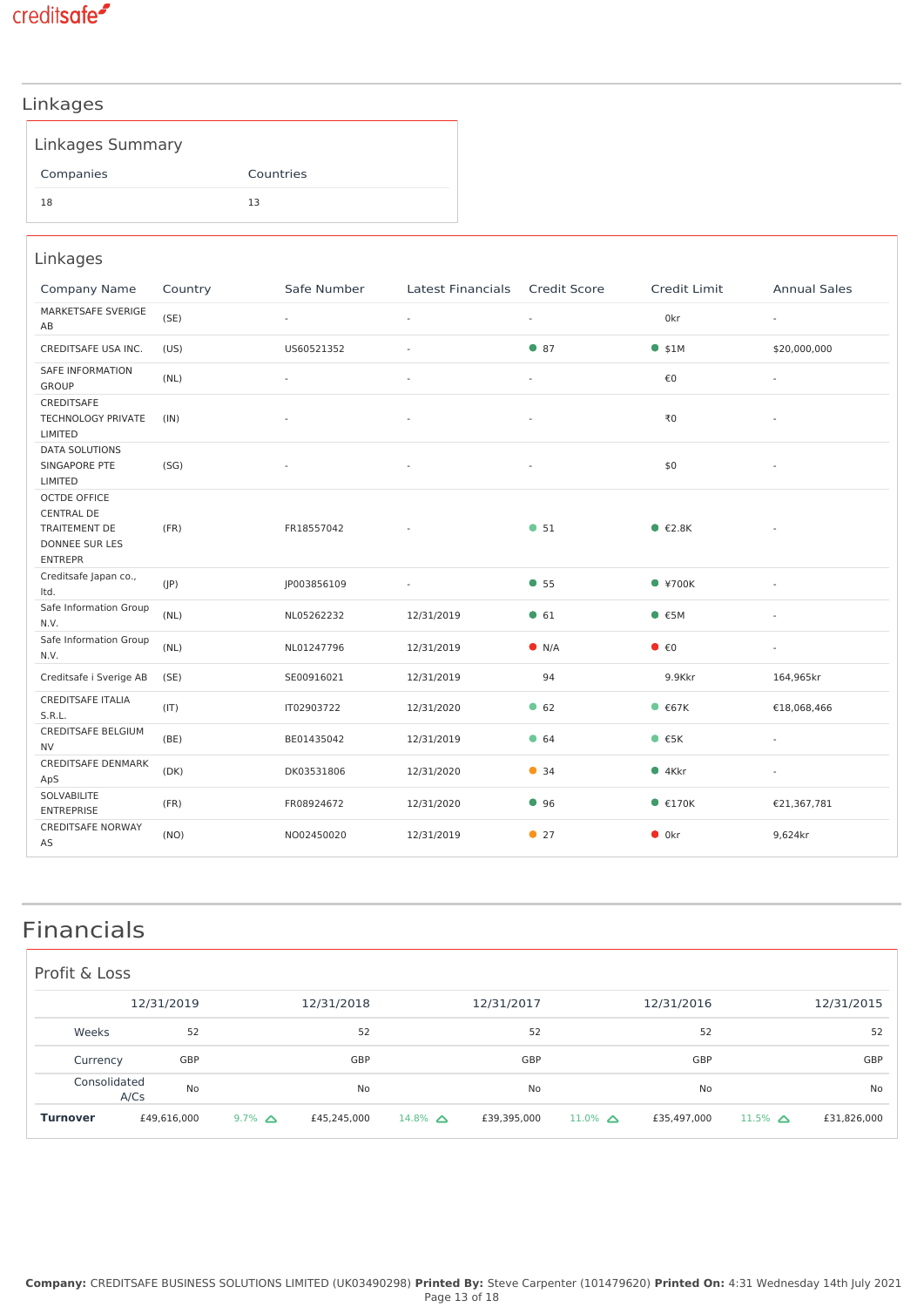**Liabilities**

£23,713,000 13.6% **△** £20,868,000

**Total Current Liabilities**

| <b>Export</b>                       |                          |                  | £4,426,000                    | $2.2\%$                       |                      | £4,524,000                    | $\sim$               |                          |                               | $\sim$               |                               |                            | $\sim$                   |               |
|-------------------------------------|--------------------------|------------------|-------------------------------|-------------------------------|----------------------|-------------------------------|----------------------|--------------------------|-------------------------------|----------------------|-------------------------------|----------------------------|--------------------------|---------------|
| <b>Cost of Sales</b>                |                          |                  | £10,131,000                   | 3.7% $\Delta$                 |                      | £9,770,000                    | $23.6\%$ $\triangle$ |                          | £7,907,000 10.5% $\triangle$  |                      | £7,158,000                    |                            | $7.6\%$ $\Delta$         | £6,655,000    |
| <b>Gross Profit</b>                 |                          |                  | £39,485,000 11.3% $\triangle$ |                               |                      | £35,475,000 12.7% $\triangle$ |                      |                          | £31,488,000 11.1% △           |                      | £28,339,000 12.6% $\triangle$ |                            |                          | £25,171,000   |
| <b>Wages And Salaries</b>           |                          |                  | £11,413,000                   | $7.7\%$ $\Delta$              |                      | £10,599,000                   | 4.3% $\Delta$        |                          | £10,161,000 13.6% $\triangle$ |                      | £8,942,000                    |                            | $5.3\%$ $\Delta$         | £8,492,000    |
| <b>Directors Emoluments</b>         |                          |                  | £490,000                      | 8.4% $\Delta$                 |                      | £452,000                      | $1.6\%$ $\Delta$     |                          | £445,000                      | $18.2\%$             | £544,000                      |                            | $78.2\%$                 | £2,501,000    |
| <b>Operating Profit</b>             |                          |                  | £11,049,000                   | $9.4\%$ $\Delta$              |                      | £10,097,000 35.3% $\triangle$ |                      |                          | £7,463,000                    | 3.7%                 | £7,750,000                    |                            | $22.7\%$ $\triangle$     | £6,316,000    |
| <b>Depreciation</b>                 |                          |                  | £1,147,000                    | 8.6% $\sigma$                 |                      | £1,255,000                    | $5.2\%$ $\Delta$     |                          | £1,193,000                    | $55.3\%$ $\Delta$    | £768,000                      |                            | $50.3\%$ $\Delta$        | £511,000      |
| <b>Audit Fees</b>                   |                          |                  | £29,000                       | $7.4\%$ $\Delta$              |                      | £27,000                       | 0.0%                 |                          | £27,000                       | 0.0%                 | £27,000                       |                            | 0.0%                     | £27,000       |
| <b>Interest Expenses</b>            |                          |                  | £590,000                      | 30.4% $\bullet$               |                      | £848,000                      | $1.1\%$ $\Delta$     |                          | £839,000                      | $22.6\%$             | £1,084,000                    |                            | $63.5\%$ $\triangle$     | £663,000      |
| <b>Pre Tax Profit</b>               |                          |                  | £12,046,000                   | $6.5\%$ $\Delta$              |                      | £11,308,000                   | 44.6% $\Delta$       |                          | £7,818,000                    | 3.4% $\sigma$        | £8,091,000                    |                            | $14.6\%$ $\Delta$        | £7,058,000    |
| <b>Taxation</b>                     |                          |                  | -£2,610,000                   | $19.0\%$ $\blacktriangledown$ |                      | $-E2,193,000$                 | $24.7\%$             |                          | -£1,759,000                   | 9.9% $\sigma$        | -£1,601,000                   |                            | 9.8% $\sigma$            | $-E1,458,000$ |
| <b>Profit After Tax</b>             |                          |                  | £9,436,000                    | 3.5% $\Delta$                 |                      | £9,115,000                    | $50.4\%$ $\Delta$    |                          | £6,059,000                    | $6.6\%$              | £6,490,000                    |                            | $15.9\%$ $\Delta$        | £5,600,000    |
| <b>Dividends</b>                    |                          |                  |                               | $-100.0\%$                    |                      | £6,000,000                    | $6.3\%$              |                          | £6,400,000                    | $12.7\%$ $\triangle$ | £5,680,000 15.9% $\triangle$  |                            |                          | £4,900,000    |
| <b>Retained Profit</b>              |                          |                  | £9,436,000                    | $202.9\%$ $\Delta$            |                      | £3,115,000                    | 1.0K% $\Delta$       |                          | E341,000-                     | $142.1\%$            |                               | £810,000 15.7% $\triangle$ |                          | £700,000      |
|                                     |                          |                  |                               |                               |                      |                               |                      |                          |                               |                      |                               |                            |                          |               |
| <b>Balance Sheet</b>                |                          |                  |                               |                               |                      |                               |                      |                          |                               |                      |                               |                            |                          |               |
|                                     | 12/31/2019               |                  |                               | 12/31/2018                    |                      |                               | 12/31/2017           |                          |                               |                      | 12/31/2016                    |                            |                          | 12/31/2015    |
| <b>Tangible</b><br><b>Assets</b>    | £12,757,000              | $2.6\%$ $\Delta$ |                               | £12,430,000                   | 4.5% $\Delta$        |                               | £11,894,000          |                          | $23.6\%$ $\triangle$          |                      | £9,626,000                    | 48.8% $\Delta$             |                          | £6,471,000    |
| Intangible                          |                          |                  | $\sim$                        |                               |                      | $\sim$                        |                      | $\sim$                   | $\overline{\phantom{a}}$      |                      |                               |                            |                          |               |
| <b>Assets</b><br><b>Total Fixed</b> |                          |                  |                               |                               |                      |                               |                      |                          |                               |                      |                               |                            |                          |               |
| <b>Assets</b>                       | £12,757,000              | $2.6\%$ $\Delta$ |                               | £12,430,000                   | 4.5% $\Delta$        |                               | £11,894,000          |                          | $23.6\%$ $\Delta$             |                      | £9,626,000                    | 48.8% $\Delta$             |                          | £6,471,000    |
| <b>Stock</b>                        | $\overline{\phantom{a}}$ |                  | $\overline{\phantom{a}}$      | $\sim$                        |                      | $\overline{\phantom{a}}$      |                      | $\overline{\phantom{a}}$ | $\overline{\phantom{a}}$      |                      | $\overline{\phantom{a}}$      |                            | $\overline{\phantom{a}}$ |               |
| <b>Trade</b><br><b>Debtors</b>      | £7,477,000               | 4.6% $\Delta$    |                               | £7,145,000                    | $14.7\%$ $\Delta$    |                               | £6,230,000           |                          | $24.5\%$ $\Delta$             |                      | £5,005,000                    | 13.6% $\triangle$          |                          | £4,405,000    |
| <b>Other</b><br><b>Debtors</b>      | £25,836,000              | $8.7\%$ $\Delta$ |                               | £23,776,000                   | $13.6\%$ $\triangle$ |                               | £20,929,000          |                          | $6.6\%$                       |                      | £22,404,000                   | 3.7% $\Delta$              |                          | £21,596,000   |
| Cash                                | £5,736,000               | 69.0% $\Delta$   |                               | £3,395,000                    | 31.9% $\sigma$       |                               | £4,982,000           |                          | $154.1\%$ $\Delta$            |                      | £1,961,000                    | 77.9% $\bullet$            |                          | £8,877,000    |
| <b>Miscellaneous</b>                |                          |                  |                               |                               |                      |                               |                      |                          |                               |                      |                               |                            |                          |               |
| <b>Current</b><br><b>Assets</b>     |                          |                  |                               |                               |                      |                               |                      |                          |                               |                      |                               |                            |                          |               |
| Total                               |                          |                  |                               |                               |                      |                               |                      |                          |                               |                      |                               |                            |                          |               |
| <b>Current</b><br><b>Assets</b>     | £39,049,000              | 13.8% $\Delta$   |                               | £34,316,000                   |                      | $6.8\%$ $\Delta$              | £32,141,000          |                          | $9.4\%$ $\Delta$              |                      | £29,370,000                   | $15.8\%$                   |                          | £34,878,000   |
| <b>Trade</b><br><b>Creditors</b>    | £2,169,000               | 40.8% $\Delta$   |                               | £1,540,000                    | 36.4% $\sigma$       |                               | £2,423,000           |                          | 43.0% $\Delta$                |                      | £1,694,000                    | $16.0\%$ $\Delta$          |                          | £1,460,000    |
| <b>Bank Loans</b>                   |                          |                  |                               |                               |                      |                               |                      |                          |                               |                      |                               |                            |                          |               |
| &.<br><b>Overdrafts</b>             |                          |                  |                               |                               |                      |                               |                      |                          |                               |                      |                               | $100.0\%$                  |                          | £5,687,000    |
| <b>Other Short</b>                  |                          |                  |                               |                               |                      |                               |                      |                          |                               |                      |                               |                            |                          |               |
| <b>Term</b>                         | £1,498,000               |                  |                               |                               |                      |                               |                      |                          |                               |                      |                               | $100.0\%$                  |                          | £167,000      |
| <b>Finance</b>                      |                          |                  |                               |                               |                      |                               |                      |                          |                               |                      |                               |                            |                          |               |
| <b>Miscellaneous</b><br>Current     | £20,046,000              | 3.7% $\Delta$    |                               | £19,328,000                   | $11.0\%$ $\Delta$    |                               | £17,417,000          |                          | $22.1\%$ $\Delta$             |                      | £14,261,000                   | $0.3\%$                    |                          | £14,300,000   |

**£20,868,000** 5.2% **£19,840,000** 24.3% **£15,955,000** 26.2% **£21,614,000**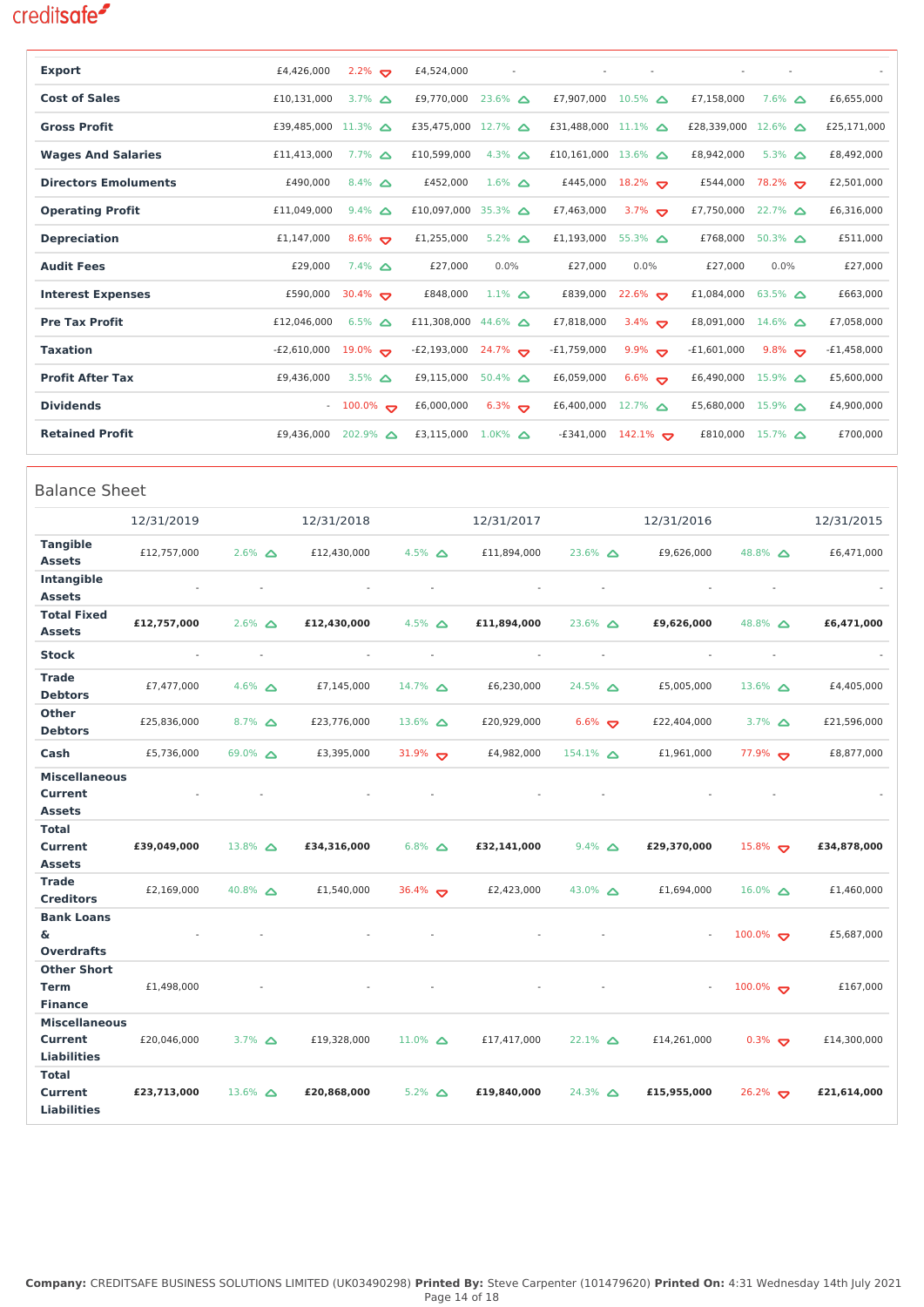| <b>Bank Loans &amp; Overdrafts LTL</b> |  | £7,388,000 49.4% $\bullet$ £14,609,000 8.9% $\bullet$ £16,041,000 10.3% $\bullet$ £14,546,000 18.0% $\bullet$  | £17,737,000 |
|----------------------------------------|--|----------------------------------------------------------------------------------------------------------------|-------------|
| <b>Other Long Term Finance</b>         |  | 100mm - Carolina Andrea, Andrea Maria Andrea, Andrea Maria Andrea, Andrea Maria Andrea, Andrea Maria Andrea, A |             |
| <b>Total Long Term Liabilities</b>     |  | £7,388,000 49.4% $\bullet$ £14,609,000 8.9% $\bullet$ £16,041,000 10.3% $\bullet$ £14,546,000 20.7% $\bullet$  | £12,050,000 |

| Capital & Reserves                          |             |                          |                          |                          |                          |                          |                          |                          |                          |
|---------------------------------------------|-------------|--------------------------|--------------------------|--------------------------|--------------------------|--------------------------|--------------------------|--------------------------|--------------------------|
|                                             | 12/31/2019  |                          | 12/31/2018               |                          | 12/31/2017               |                          | 12/31/2016               |                          | 12/31/2015               |
| <b>Called Up</b><br><b>Share</b><br>Capital | £2,000,000  | $0.0\%$                  | £2,000,000               | $0.0\%$                  | £2,000,000               | 0.0%                     | £2,000,000               | $0.0\%$                  | £2,000,000               |
| P & L<br><b>Account</b><br><b>Reserve</b>   | £18,705,000 | $101.8\%$ $\triangle$    | £9,269,000               | $50.6\%$ $\triangle$     | £6,154,000               | $5.3\%$                  | £6,495,000               | 14.2% $\Delta$           | £5,685,000               |
| <b>Revaluation</b><br><b>Reserve</b>        |             |                          | $\sim$                   | $\overline{\phantom{a}}$ | $\overline{\phantom{a}}$ | $\overline{\phantom{a}}$ | $\overline{\phantom{a}}$ | $\overline{\phantom{a}}$ | $\overline{\phantom{a}}$ |
| <b>Sundry</b><br><b>Reserves</b>            | $\sim$      | $\overline{\phantom{a}}$ | $\overline{\phantom{a}}$ | $\overline{\phantom{a}}$ | $\sim$                   | $\overline{\phantom{a}}$ | $\sim$                   | $\overline{\phantom{a}}$ | $\overline{\phantom{a}}$ |
| <b>Shareholder</b><br><b>Funds</b>          | £20,705,000 | 83.7% $\Delta$           | £11,269,000              | 38.2% $\triangle$        | £8,154,000               | 4.0% $\sigma$            | £8,495,000               | $10.5\%$ $\triangle$     | £7,685,000               |

|                                    | <b>Other Financial Items</b> |                   |             |                     |             |                      |             |                      |             |
|------------------------------------|------------------------------|-------------------|-------------|---------------------|-------------|----------------------|-------------|----------------------|-------------|
|                                    | 12/31/2019                   |                   | 12/31/2018  |                     | 12/31/2017  |                      | 12/31/2016  |                      | 12/31/2015  |
| <b>Net Worth</b>                   | £20,705,000                  | 83.7% $\triangle$ | £11.269.000 | 38.2% $\triangle$   | £8,154,000  | $4.0\%$              | £8,495,000  | $10.5\%$ $\triangle$ | £7,685,000  |
| Working<br>Capital                 | £15,336,000                  | 14.0% $\Delta$    | £13,448,000 | $9.3\%$ $\Delta$    | £12,301,000 | $8.3\%$              | £13,415,000 | $1.1\%$ $\triangle$  | £13,264,000 |
| <b>Total</b><br><b>Assets</b>      | £51,806,000                  | 10.8% $\Lambda$   | £46.746.000 | $6.2\%$ $\triangle$ | £44.035.000 | $12.9\%$ $\triangle$ | £38,996,000 | $5.7\%$              | £41,349,000 |
| <b>Total</b><br><b>Liabilities</b> | £31,101,000                  | $12.3\%$          | £35,477,000 | $1.1\%$             | £35,881,000 | $17.6\%$ $\triangle$ | £30,501,000 | $9.4\%$              | £33,664,000 |
| <b>Net Assets</b>                  | £20,705,000                  | 83.7% $\triangle$ | £11.269.000 | 38.2% $\triangle$   | £8,154,000  | $4.0\%$              | £8,495,000  | $10.5\%$ $\triangle$ | £7,685,000  |

| Cashflow          |                          |            |                  |                                                      |                                    |
|-------------------|--------------------------|------------|------------------|------------------------------------------------------|------------------------------------|
|                   | 12/31/2019               | 12/31/2018 | 12/31/2017       | 12/31/2016                                           | 12/31/2015                         |
| <b>Net</b>        |                          |            |                  |                                                      |                                    |
| <b>Cashflow</b>   | ٠                        | $\sim$     | ÷,               | $\overline{\phantom{a}}$                             | $\sim$                             |
| from              |                          |            |                  |                                                      |                                    |
| <b>Operations</b> |                          |            |                  |                                                      |                                    |
| <b>Net</b>        |                          |            |                  |                                                      |                                    |
| <b>Cashflow</b>   |                          |            |                  |                                                      |                                    |
| before            |                          |            |                  |                                                      |                                    |
| <b>Financing</b>  |                          |            |                  |                                                      |                                    |
| <b>Net</b>        |                          |            |                  |                                                      |                                    |
| <b>Cashflow</b>   | $\overline{\phantom{a}}$ | $\sim$     | $\sim$<br>$\sim$ | $\overline{\phantom{a}}$<br>$\overline{\phantom{a}}$ | $\sim$                             |
| from              |                          |            |                  |                                                      |                                    |
| <b>Financing</b>  |                          |            |                  |                                                      |                                    |
| Increase in       | ٠                        | $\sim$     | $\sim$           | $\overline{\phantom{a}}$<br>$\overline{\phantom{a}}$ | $\overline{\phantom{a}}$<br>$\sim$ |
| Cash              |                          |            |                  |                                                      |                                    |
|                   |                          |            |                  |                                                      |                                    |
| Miscellaneous     |                          |            |                  |                                                      |                                    |
|                   | 12/31/2019               | 12/31/2018 | 12/31/2017       | 12/31/2016                                           | 12/31/2015                         |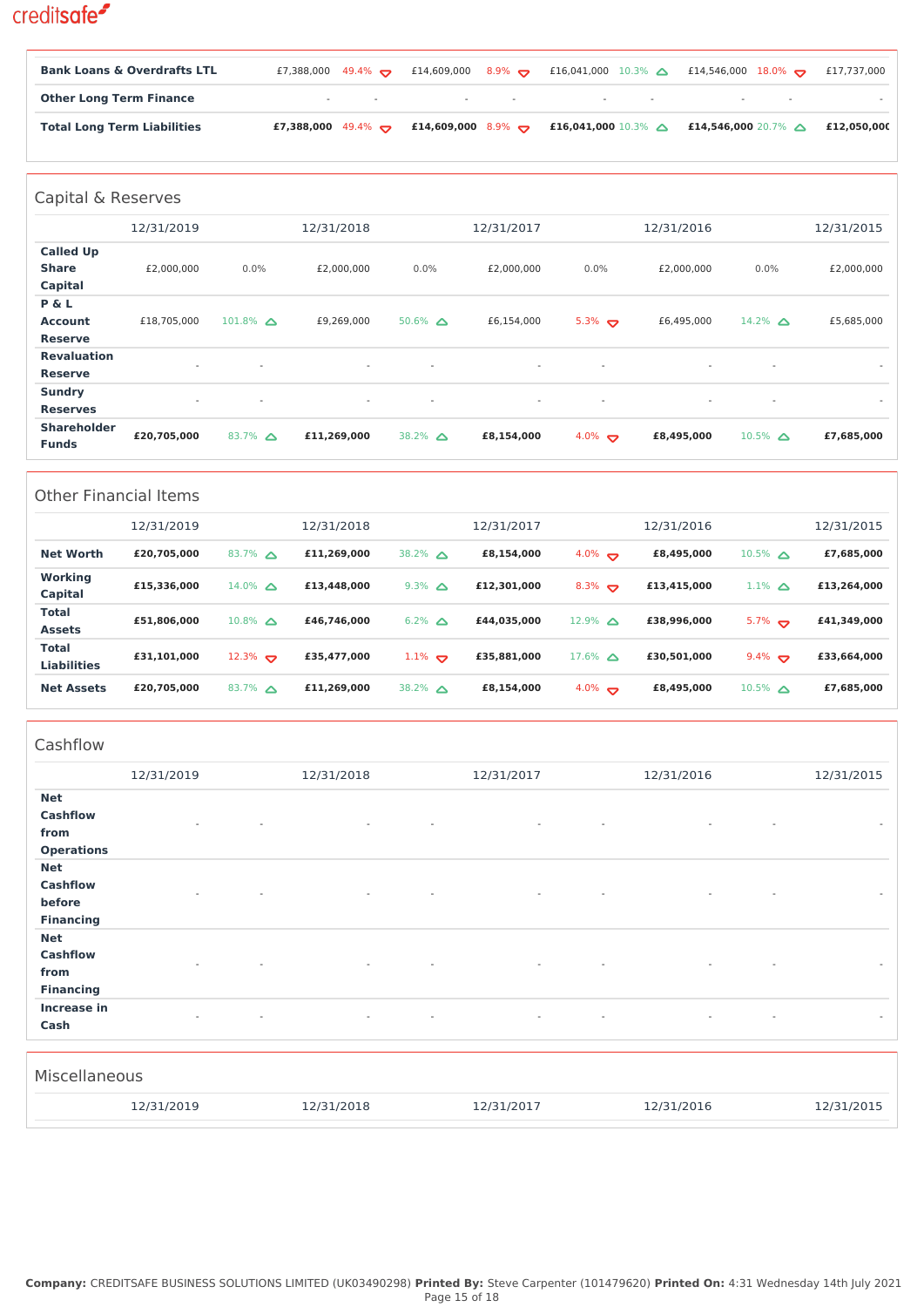| <b>Contingent Liabilities</b>                                            | No                         | $\overline{\phantom{a}}$ | No                       | $\sim$              | No          | $\overline{\phantom{a}}$ | Yes                           | $\overline{\phantom{a}}$ | No          |
|--------------------------------------------------------------------------|----------------------------|--------------------------|--------------------------|---------------------|-------------|--------------------------|-------------------------------|--------------------------|-------------|
| Capital Employed                                                         | £28,093,000                | $8.6\%$ $\triangle$      | £25,878,000              | $7.0\%$ $\triangle$ | £24,195,000 | $5.0\%$ $\triangle$      | £23,041,000 16.8% $\triangle$ |                          | £19,735,000 |
| Number of Employees                                                      | 251                        | $\sim$                   | 262                      | $\sim$              | 247         | $\sim$                   | 241                           | $\overline{\phantom{a}}$ | 252         |
|                                                                          |                            |                          |                          |                     |             |                          |                               |                          |             |
| Accountants                                                              |                            | $\overline{\phantom{a}}$ |                          |                     |             |                          |                               |                          |             |
| Auditor                                                                  | PRICEWATERHOUSECOOPERS LLP |                          |                          |                     |             |                          |                               |                          |             |
| <b>Auditor Comments</b><br>The audit report contains no adverse comments |                            |                          |                          |                     |             |                          |                               |                          |             |
| <b>Bankers</b>                                                           |                            |                          | <b>BARCLAYS BANK PLC</b> |                     |             |                          |                               |                          |             |
| <b>Bank Branch Code</b>                                                  | 20-18-27                   |                          |                          |                     |             |                          |                               |                          |             |

#### Ratios

| Date of Accounts                                   | 12/31/2019     |                |                          |                          |            |
|----------------------------------------------------|----------------|----------------|--------------------------|--------------------------|------------|
|                                                    |                | 12/31/2018     | 12/31/2017               | 12/31/2016               | 12/31/2015 |
| Pre-tax profit margin<br>%                         | 24.28          | 24.99          | 19.85                    | 22.79                    | 22.18      |
| <b>Current Ratio</b>                               | 1.65           | 1.64           | 1.62                     | 1.84                     | 1.61       |
| <b>Sales/NetWorking</b><br>Capital                 | 3.24           | 3.36           | 3.2                      | 2.65                     | 2.4        |
| <b>Gearing %</b>                                   | 35.7           | 129.6          | 196.7                    | 171.2                    | 230.8      |
| Equity in %                                        | 40             | 24.1           | 18.5                     | 21.8                     | 18.6       |
| <b>Creditor Days</b>                               | 15.91          | 12.38          | 22.38                    | 17.37                    | 16.69      |
| <b>Debtor Days</b>                                 | 54.85          | 57.48          | 57.56                    | 51.32                    | 50.38      |
| <b>Liquidity/Acid Test</b>                         | 1.64           | 1.64           | 1.62                     | 1.84                     | 1.61       |
| <b>Return On Capital</b><br><b>Employed %</b>      | 42.87          | 43.69          | 32.31                    | 35.11                    | 35.76      |
| <b>Return On Total</b><br><b>Assets Employed %</b> | 23.25          | 24.19          | 17.75                    | 20.74                    | 17.06      |
| <b>Current Debt Ratio</b>                          | 1.14           | 1.85           | 2.43                     | 1.87                     | 2.81       |
| <b>Total Debt Ratio</b>                            | 1.5            | 3.14           | 4.4                      | 3.59                     | 4.38       |
| <b>Stock Turnover Ratio</b><br>%                   | $\blacksquare$ | $\blacksquare$ | $\overline{\phantom{a}}$ | $\overline{\phantom{a}}$ | $\sim$     |
| <b>Return On Net</b><br><b>Assets Employed %</b>   | 58.17          | 100.34         | 95.87                    | 95.24                    | 91.84      |

## Events

| <b>Report Notes</b><br>You have no notes                          |             |
|-------------------------------------------------------------------|-------------|
| <b>Status History</b><br>No Status History information to display |             |
| <b>Event History</b><br>Date                                      | Description |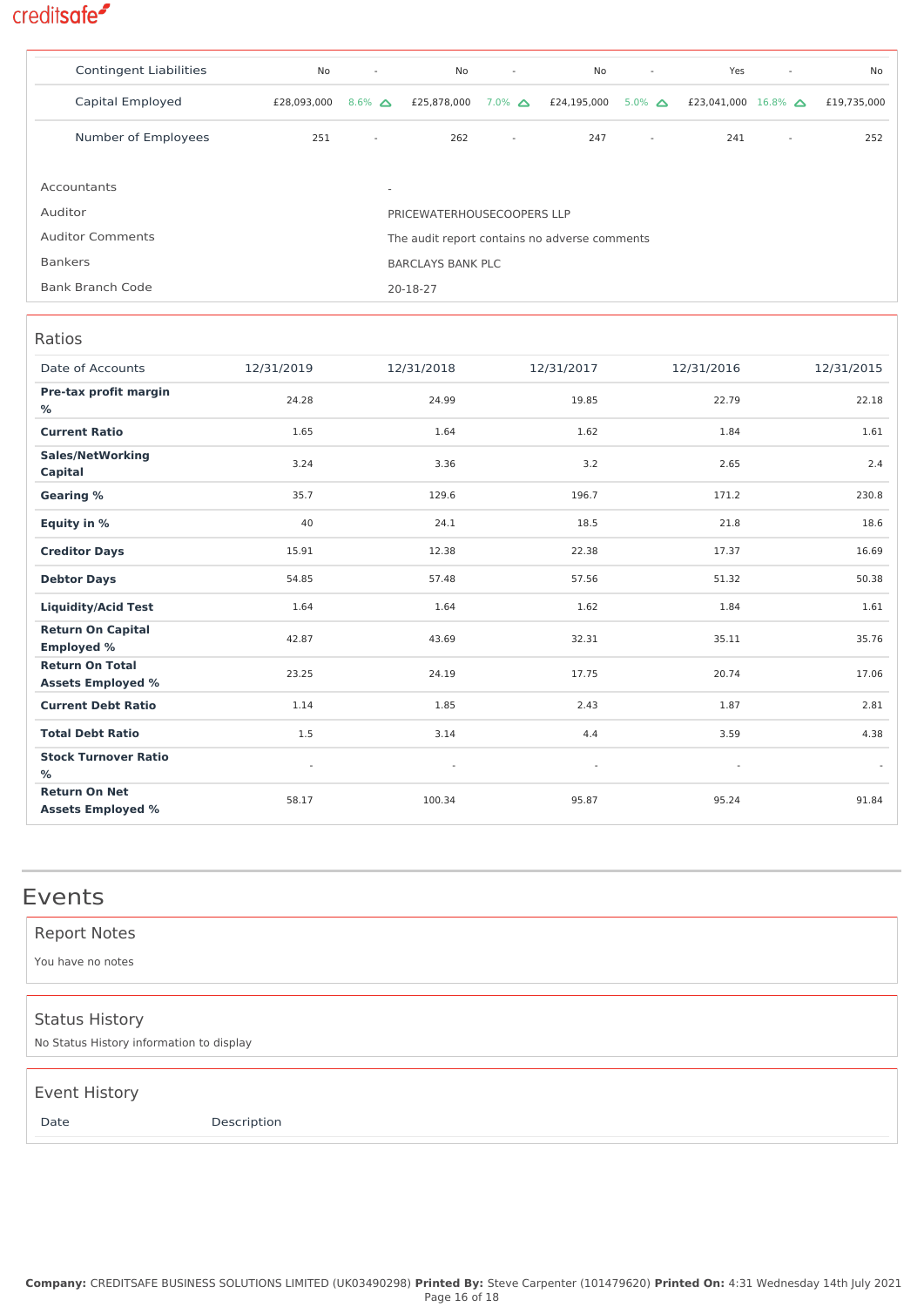| 10/07/2020 | New Accounts Filed            |
|------------|-------------------------------|
| 10/07/2020 | New Accounts Filed            |
| 08/31/2020 | <b>Confirmation Statement</b> |
| 08/27/2020 | Change of Company Postcode    |
| 11/26/2019 | Payment Data Update Received  |
| 10/05/2019 | New Accounts Filed            |
| 10/05/2019 | New Accounts Filed            |
| 10/01/2019 | <b>Confirmation Statement</b> |
| 10/01/2019 | Payment Data Update Received  |
| 09/10/2019 | Payment Data Update Received  |
| 08/10/2019 | Payment Data Update Received  |
| 11/16/2018 | <b>Confirmation Statement</b> |
| 11/07/2018 | Payment Data Update Received  |
| 09/24/2018 | New Accounts Filed            |
| 09/24/2018 | New Accounts Filed            |

#### Previous Company Names

| Date Changed | <b>Previous Name</b>            |
|--------------|---------------------------------|
| 01/14/2009   | <b>CREDITSAFE UK LIMITED</b>    |
| 03/03/2008   | ASA CREDITSAFE.COM (UK) LIMITED |
| 08/03/2000   | CREDITSAFE U.K. LTD.            |

#### Score History

| Date       | Score | Description   |
|------------|-------|---------------|
| 10/08/2020 | 99    | Very Low Risk |
| 12/06/2019 | 95    | Very Low Risk |
| 11/26/2019 | 56    | Low Risk      |
| 10/06/2019 | 55    | Low Risk      |
| 10/01/2019 | 65    | Low Risk      |
| 09/10/2019 | 66    | Low Risk      |
| 08/10/2019 | 65    | Low Risk      |
| 11/07/2018 | 66    | Low Risk      |
| 09/25/2018 | 65    | Low Risk      |
| 09/24/2018 | 59    | Low Risk      |

# Limit History Date Limit 10/08/2020 £2,300,000